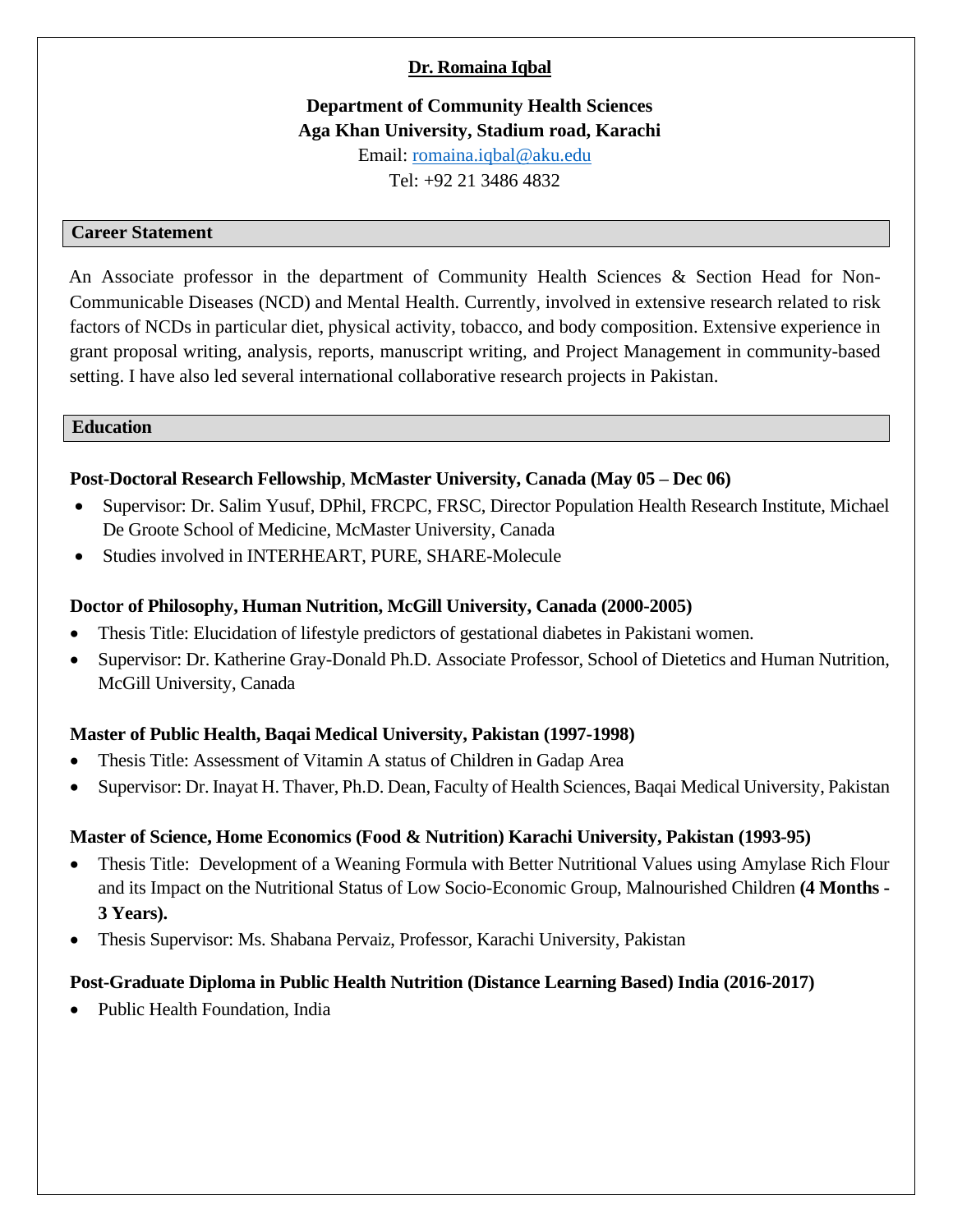### **Awards and Distinctions**

- 1. Ranked amongst top ten most prolific scientists in Health in Pakistan Score by Pakistan Council of Science and Technology **(2017)**
- 2. Significant Contribution to Research from CHS Department Appreciation Award by the Dean Medical College AKU, **(Summer 2017)**
- 3. NIH-Travel award for attending the  $7<sup>th</sup>$  International Conference on Diet and Activity Methods, held in Washington DC from **(2009)**
- 4. Travel grant from AKU to attend 5th International Diabetes in Pregnancy Conference in Sorrento, Italy, **(2009)**
- 5. Population Health Research Institute, McMaster University, post-doctoral research fellowship worth 82,000 CAD for 2 years. **(2005-2006)**
- 6. Canadian Commonwealth Scholarship for a doctoral degree in Canada award worth 100,000 CAD for 4 years. **(2000-2004)**
- 7. First Position in Master of Public Health Program, Baqai Medical University, Pakistan **(1998)**
- 8. Merit Award Certificate for outstanding academic performance in High School Certificate (HSC) Exam, Awarded by Rotary Club of Karachi East, Pakistan **(1991)**
- 9. Bronze Medal for the Third Position in High School Certificate (HSC) Exam 1990 Awarded by High School Certification Board, Karachi **(1992)**
- 10. Two-year Merit Scholarship from the Higher School Certificate Board, Karachi **(1990-1992)**

## **Employment Experience**

- 1. **Associate Professor**, Departments of Community Health Sciences and Medicine, Aga Khan University, Karachi, Pakistan, Job responsibilities include teaching, research and clinical practice (**2014 to Present) Section Head: Non-Communicable Diseases (2019 to Present) Program Director**, MSc. Epidemiology and Biostatistics at AKU **(2012-2016)**
- 2. **Assistant Professor**, Departments of Community Health Sciences and Medicine, Aga Khan University, Karachi, Pakistan **(2007-2014)**
- 3. **Lecturer**, Faculty of Health Sciences, Baqai Medical University **(1995-1999)**
- 4. **Lecturer**, Nutrition Epidemiology Course, Faculty of Women Education, Allama Iqbal Open University, Pakistan **(1997-1999)**
- 5. **Lecturer**, Hospital Dietetics Course, Faculty of Women Education, Allama Iqbal Open University, Pakistan **(1995-1997)**

**Research Interests**

## **1. Methodological work in nutrition**

- a. Questionnaire development for assessment of diet and physical activity of individuals residing in lowincome countries i.e. India and Pakistan including development of local dietary data collection applications.
- b. Nutrient, food, and dietary data analysis.
- c. Food Environment: Assessing the food environment in poor neighborhoods in Pakistan including the supply as well as the demand side and associated health outcomes.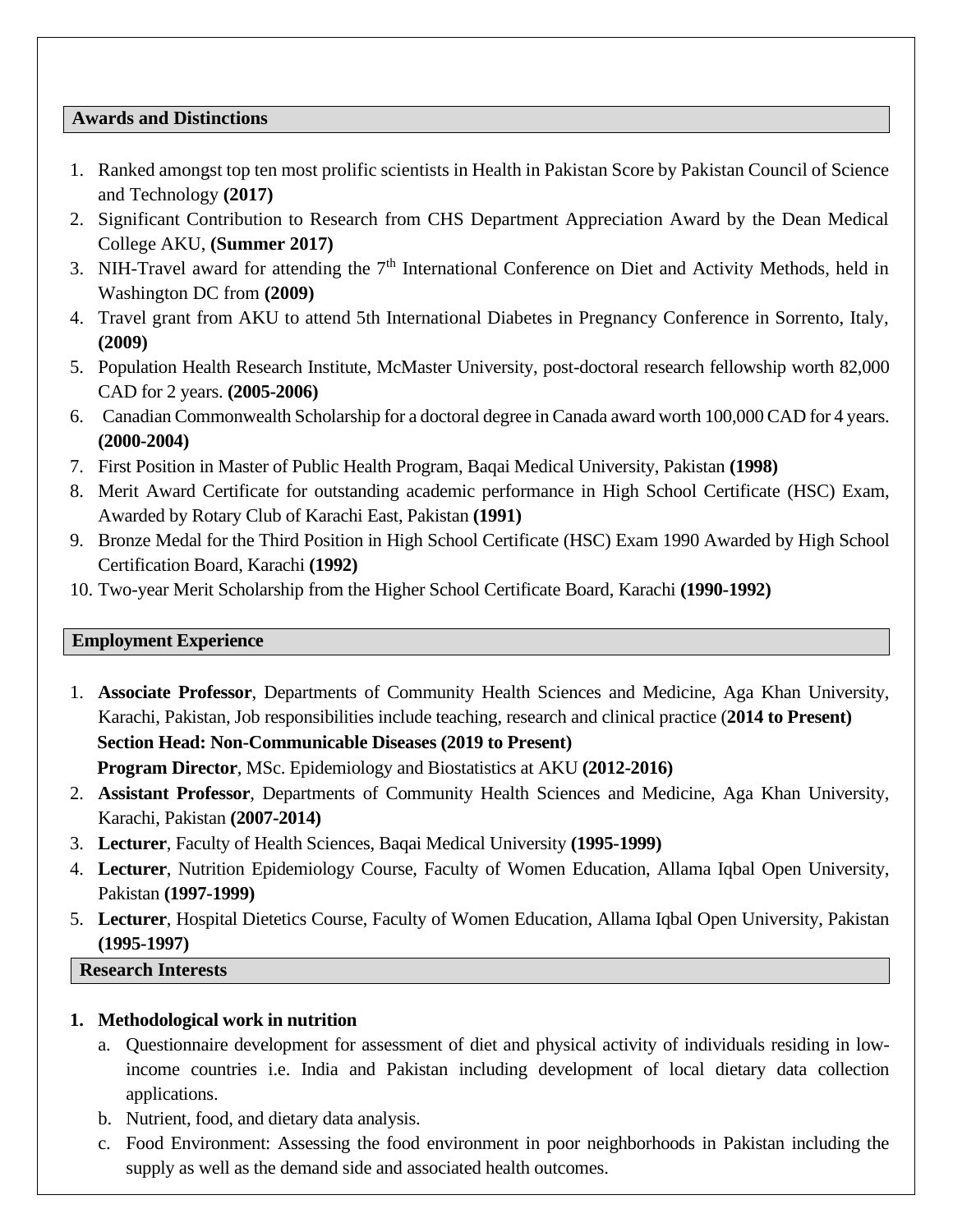# **2. Cardiovascular diseases**

- a. PURE: A large (the only NCD cohort in Pakistan), community-based cohort study in Pakistan with multiple endpoints such as MI, Stroke, Heart failure, and Cancer carried out in urban and rural areas of Sindh.
- b. INTERSTROKE: Case-Control Study on Risk of Stroke.
- c. CARRS Cardio-Metabolic Risk Reduction in South Asia community based cohort study with several precision medicine end points.

## **3. Diabetes**

- i. Diabetes Prevention Projects: Lifestyle intervention for prevention of Type 2 Diabetes Mellitus in adult Pakistani population
- ii. Gestational Diabetes Mellitus:
	- 1. A hospital-based Cohort study on mothers with a history of GDM
	- 2. Diet and physical activity intervention work in women with a history of GDM

# **4. Tobacco Control:**

- a. ASTRA: Pattern of smokeless tobacco use in children and cessation trial in adult population
- b. CLASS III: Reducing exposure to second-hand smoke in children and adults.

## **Funding Experience**

- 1. WHO-EMRO. Private Sector engagement and contribution to address noncommunicable diseases at Primary Health Care. **Role PI**. Total Value 30,000 USD (2020-2021). This work involved desk review, and interviews in with key stakeholders working in the govt. as well as the private sector in the EMRO region.
- 2. Bloomberg Initiative, USA, Tobacco Free Karachi (pilot). as **co-PI**.Total value 50,000 USD (2020-2021). This study will be conducted in restaurants in Karachi study to assess the compliance with sale of Velo in Pakistan.
- 3. MRC UK. CLASS III Trial- Children learning about second hand smoke. **Role PI.** Total Grant value was 122,33,86 GBP in which AKU was granted 356,000 GBP (2020-2023).School based Tobacco control project. To be executed in 34 schools in Karachi.
- 4. MRC UK. Mobile consulting as an option for communities with minimal healthcare access in low-resource settings. **Role PI**. Total grant value 221,806 GBP in which AKU was granted GBP 30,000 (2019-2020). Community based project, conducted in Gadap District of Karachi. It involved a smart sruvey at the household leve, focus group discussions with the community members, and interviews with other stakeholders.
- 5. AKU University Research Council Development of an e-application for dietary data collection by community health workers – Pilot Study. Total Grant Value USD 12000. **Role: PI** (2018-2020) Community based project, involving household level data collection, conducted in District Malir and Gadap, Karachi.
- 6. NIHR UK, Addressing Smokeless Tobacco Research and Advocacy Group (ASTRA) **Role: Work Package 1 Lead and co-PI for work at AKU.** ASTRA Total Grant approved was (GBP 2000,000), and 209,000 granted to AKU) (2018-2021). Community based project, that involved school based, seller interview and center based activities. conducted in Gadap and District East, Karachi.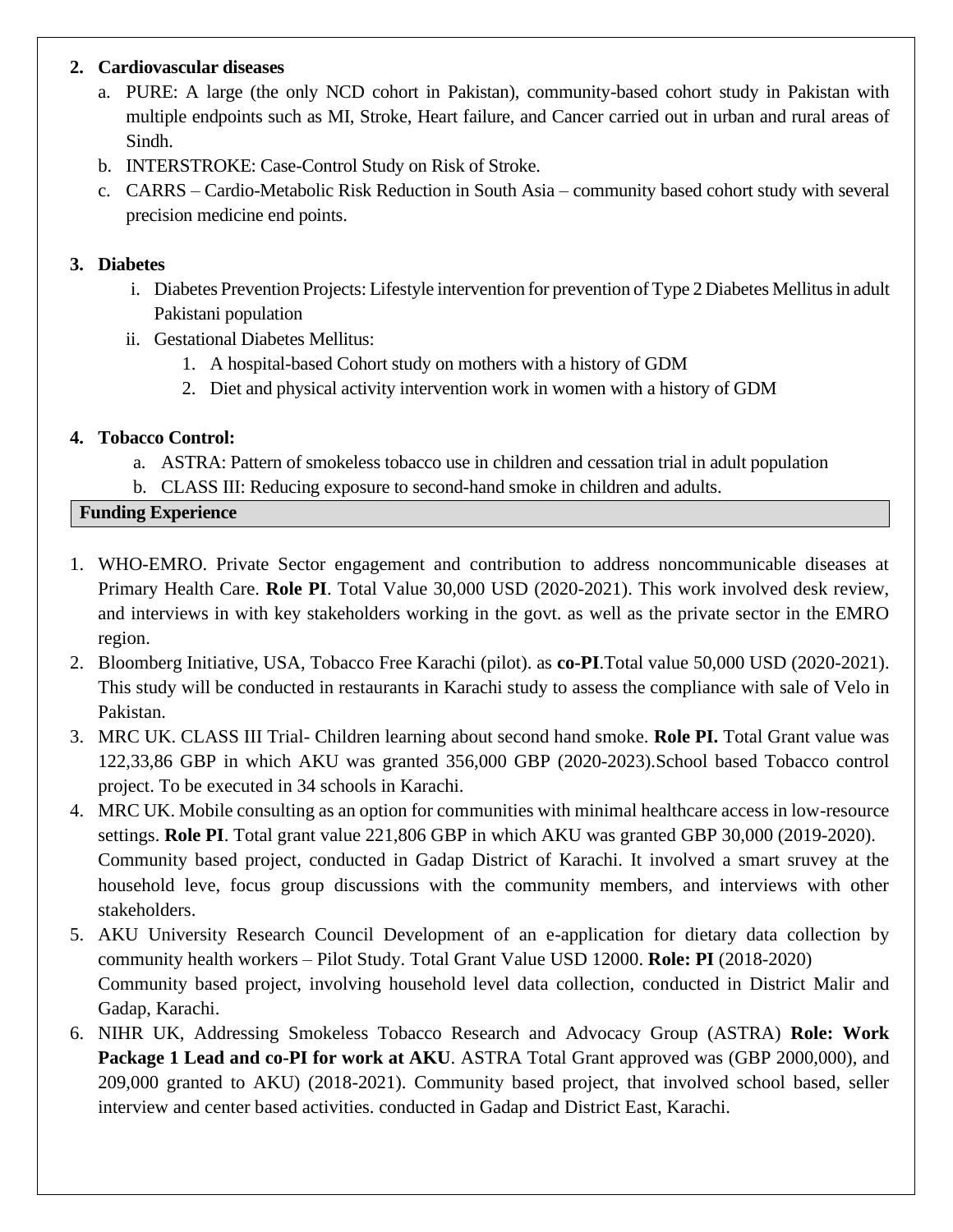- 7. NIHR UK, Role **PI** for Pakistan. Access to Health Care in LMIC Urban Slums. Role PI. Total grant was approved GBP 686,768 and GBP 247,000 was granted to AKU (2017-2021). It involved GIS mapping, household level survey, observation of health care providers and pharmacies. Community engagement and dissemination of results in a deprived urban setting.
- 8. Higher Education Commission Pakistan, **Role Co-PI**. School Health Education Program for Pakistan (SHEPP); impact on lifestyle and Cardio-metabolic risk factors" Worth PKR 953,193 (2017-2018) School-based study that involved working with schoolteachers for a healthy diet and physical activity of school going children in Karachi.
- 9. MRC UK, Wellcome Trust, and UK Aid, **Role: PI**. Pakistan prevention program for GDM (PPP\_GDM): A feasibility study". Total grant approved was 135,458 GBP and 107,000 GBP was granted to AKU (2015- 2017)

In this study we identified potential participants who came to two hospitals in Karachi and then recruited them from their homes and conducted the intervention at the their homes.

10. SSHRC Canada, Role: PI. The impact of socio-economic and cultural factors on household food insecurity of refugees: a comparative study of Afghan refugees at the last country of residence after migration and in Canada (SSHRC) (2015-2016).

This food insecurity study was conducted in difficult to access, Afghan community neighbourhoods in Karachi. It was a household level survey.

- 11. Population Health Research Institute, McMaster University's grant. **Role: National investigator/ PI.**  Prospective Urban Rural Epidemiological Study (PURE) Follow-up" Worth \$100,000 (2014-2021) (extension Grant). This is an ongoing, community based cohort study going on since last 12 years in Karachi. The sites are in Gadap District, Malir and West Karachi.
- 12. Population Health Research Institute, McMaster University's grant, Role: **PI.** INTERSTROKE. worth \$17,000 for Pakistan (2012-2014). This was a hospital based, case-control study.
- 13. Population Health Research Institute, McMaster University's grant, Role: **PI**. Prospective Urban Rural Epidemiological Study (PURE) Follow-up. Worth \$26,132 (2012-2013)
- 14. Aga Khan University's Research Council grant. Role: **Co PI**. "Efficacy of Vitamin D Supplementation and Physical Activity in Improving Musculoskeletal Health in Individuals with Chronic Kidney Disease (CKD)". Worth \$ 22,857 (2012-2014). This was a hospital-based study conducted at the Aga Khan University.
- 15. Population Health Research Institute, McMaster University's grant. Role; **PI.** Prospective Urban Rural Epidemiological Study (PURE) Follow-up" Worth \$40,000 (2011-2012).
- 16. International Diabetes Federation grant through Bridges. Role: **Co-I**, Pakistani Diabetes Prevention Project. Worth USD 250,000 (2011-2014)**.** This was a community-based study conducted in District East and West of Karachi.
- 17. Aga Khan University's Research Council's grant, role: co-investigator, "Assessment of functional capacity in community-dwelling elders of Karachi". Worth USD 12000 **(2011-2012)**
- 18. Aga Khan University's Research Council's grant, role: co-investigator, "Association of lifestyle risk factors with low bone mineral density in postmenopausal women attending hospitals in Karachi. A multi center, case-control study". Worth USD 30,000 **(2010-2011)**
- 19. Pakistan Science Foundation's grant, role: co-principal investigator. To assess the effect of dietary calcium intake and vitamin D status on bone turnover markers in Pakistani adults. Worth USD30,000 **(2010-11).**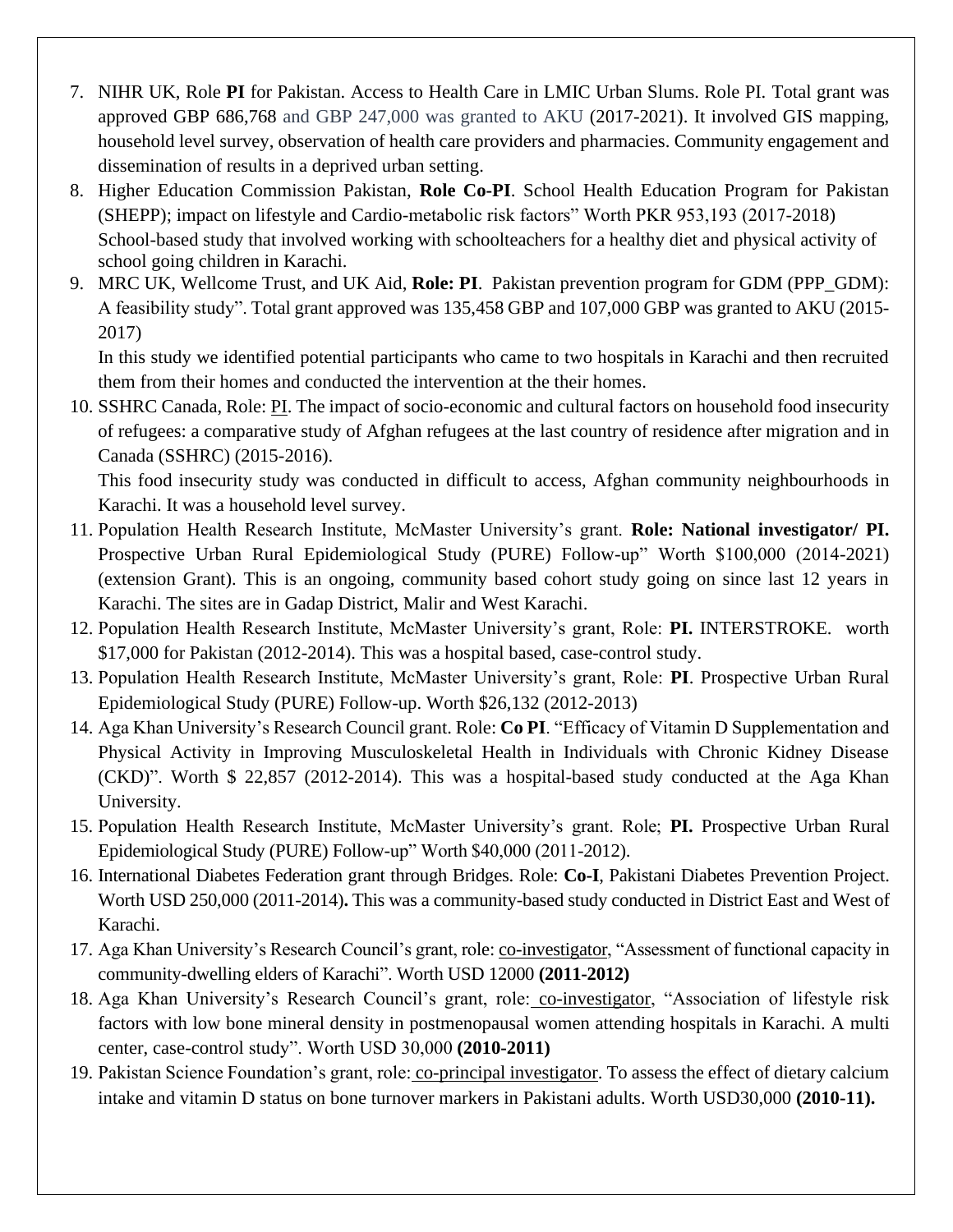- 20. Population Health Research Institute, McMaster University's seed grant, role: national investigator (lead person) from Pakistan for "Prospective Urban Rural Epidemiological Study (PURE)" Worth \$60,000 for Pakistan **(2008-2010)**
- 21. Aga Khan University's Research Council's grant, role: principal investigator, "Type 2 Diabetes mellitus in South Asian women with gestational diabetes mellitus. " Worth \$33,586 **(2007-2008).** This was a hospital based study. Conducted at the Aga Khan University Hospital in Karachi with a follow-up or participants at home.
- 22. Aga Khan University's Research Council's grant, role: international collaborator "Lifestyle predictors of gestational diabetes mellitus in Pakistani women". Worth \$ 50,000 US. **(2003-2004).** This was a hospital based study. Conducted in three hospitals of Karachi.
- 23. Micronutrient Initiative, Canada funding for conducting a short course on "Vitamin A supplementation program training for health managers", role: course director worth \$ 50,000 US. Educational Grant **(2007).**  This funding also had a community-based survey arm conducted across all the provinces of Pakistan.

# **Teaching Interests**

- 1. Public Health Nutrition/Community nutrition
- 2. Nutrition Epidemiology
- 3. Basic Nutrition
- 4. Nutrition through the life cycle
- 5. Protocol writing and critical thinking.
- 6. Journal Club/Seminars in Epidemiology and Biostatistics
- 7. Noncommunicable disease epidemiology

# **Teaching Experience**

## **Graduate Level Courses**

1. **Nutrition Epidemiology**, As a course director, I developed the course, offered by the Department of Community Health Sciences, Aga Khan University, Pakistan

This course is taught to the Masters in Epidemiology and Bio-statistics students at the Aga Khan University. This course covers methodological issues related to the assessment of nutrition status of various population groups **(2007 to date)**

2. **Non-Communicable Disease Epidemiology,** as course director, I developed the course. I teach and grade all student submissions and lead all course-related activities.

This course is offered to Masters in Epidemiology and Biostatistics students and covers non-communicable diseases that are of Public Health significance for the region in general and Pakistan in particular **(2012 to date)**

- 3. **Applied Epidemiology,** as course director I developed this three credit hours course and taught it at the School of Public Health, Jinnah Sindh Medical College **(2017)**
- 4. **Critical Appraisal and Protocol Development,** as course director I teach, grade assignments, and lead all course-related activities.

This course is offered to Masters in Epidemiology and Biostatistics students. This is an intense course which enables the students to develop their thesis work proposals **(2011- 2016, 2021)**

5. **Journal clubs (in various terms),** I have directed this course in various terms. These courses are more like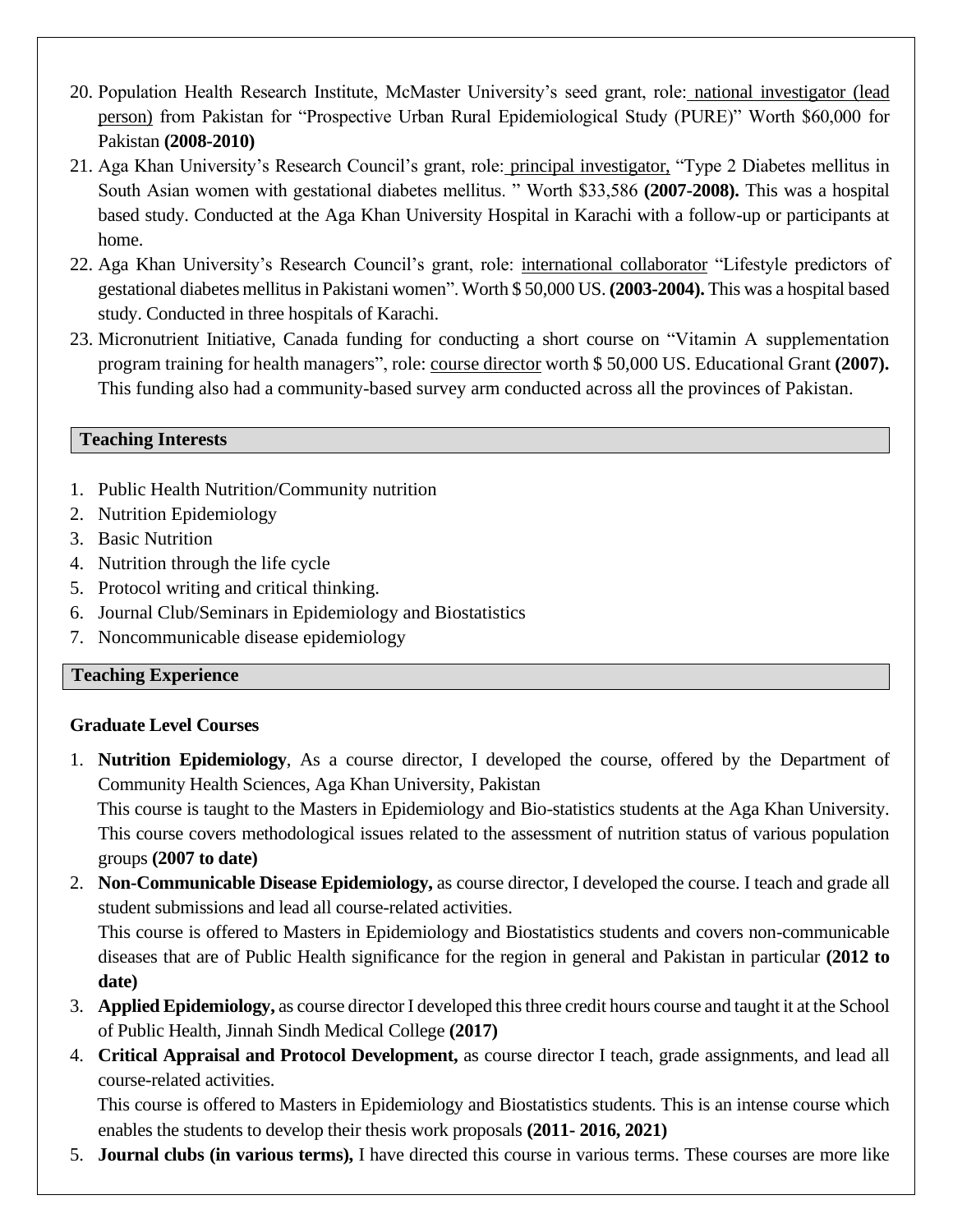Seminars in Epidemiology and Biostatistics and the expectation from students taking these courses varies with the term in which the course is being offered. I have taught this course to students in terms 2, 3 and 5. **(2007- 2011)**

6. **Public Health Nutrition**, as director of the course, I developed the course, offered by the faculty of Health Sciences, Baqai Medical University, Pakistan.

A graduate-level course taught to the Master of Public Health students. This course covered important nutrition issues of relevance in Pakistan **(1996-1998)**

- 7. **Hospital Dietetics & Nutritional Epidemiology**, as a lecturer I taught these courses., offered by the Faculty of Women Education, Allama Iqbal Open University, Islamabad, Pakistan. Courses offered to health professionals through a distance education program in Pakistan. Although these were distance education program courses, a face-to-face session was being held on a bi-weekly basis. These courses also involved conducting one-week duration workshop at the end of the course. **(1995-1999)**
- 8. **Human Nutrition Research Methods,** School of Dietetics and Human Nutrition, McGill University, Canada. I was a teaching assistant for this course **(2004)**
- 9. **Nutrition in Developing Countries,** School of Dietetics and Human Nutrition, McGill University, Canada. I was a teaching assistant for this course **(2004)**

# **Undergraduate Courses**

- 1. **Nutrition,** Aga Khan University, Pakistan, taught with varying perspectives in several undergraduate courses **(2007- To date)**
- 2. **Community Medicine,** Baqai Medical University, Pakistan **(1995-99)** Responsibilities included teaching community nutrition component of the course to professional years 1, 2 and 4.
- 3. **Clinical Nutrition I,** School of Dietetics and Human Nutrition, McGill University, Canada. I was a teaching assistant for this course **(2003)**

# **Short Courses Conducted**

- 1. **Designed/Directed courses:**
	- a. CPE workshops on **Developing NCD prevention and management Action Program for Pakistan**. Two, three day workshops held in Karachi and Islamabad (2019-2020).
	- b. CPE 5 days short course on **Designing research in the are of Vitamin D Deficiency in Pakistan** in collaboration with Department of Pathology and laboratory Sciences (Aysha Habib Khan and team), (2019).
	- c. Directed: CME **Manuscript Writing Workshop**  4 days' workshop (2017 and 2018), 5 days' workshop (2019), 8 half days, e-version (2021)
	- d. PGME workshop "**Adult Clinical Nutrition Care workshop focusing on inpatient nutrition care" -** Two workshops each year **(2012-2016)**
	- e. 17th National Health Sciences Research Symposium workshop on "**Lifestyle Management of Obesity**" Director **(February 2014)**
	- f. 17th National Health Sciences Research Symposium workshop on "**Designing Clinical Trials in the area of Non-Communicable Diseases**" Director **(February 2014)**
	- g. **Nutrition Epidemiology (5-day course)** funded by National Institute of Health, **(2014)**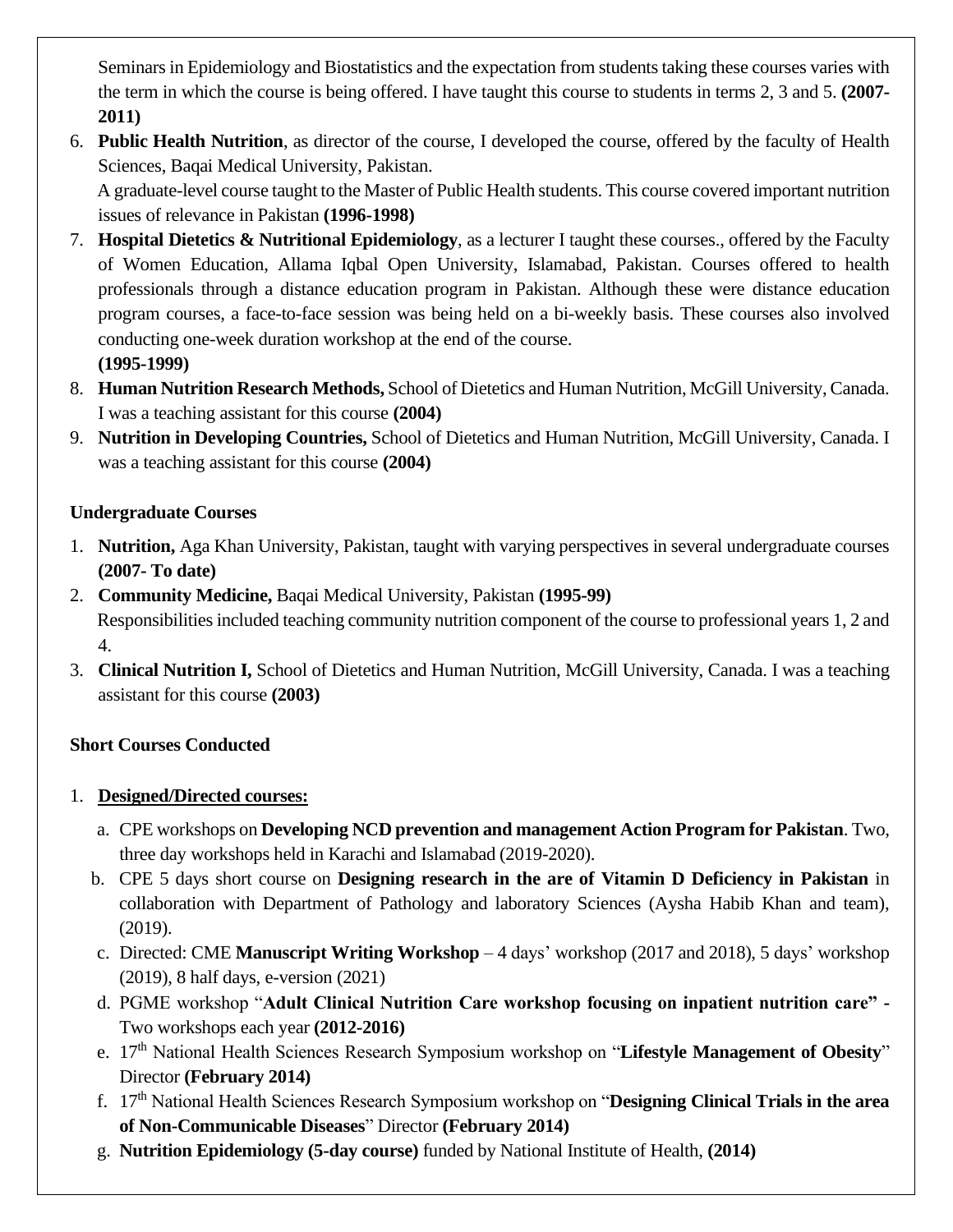- h. CME workshop on "**Management of obesity through lifestyle factors"** conducted through the department of DCPE, Aga Khan University (3 credit hours). Course director **(May 2010 and December 2012)**
- i. CME workshop on "**Management of obesity through lifestyle factors II"** conducted through the department of DCPE, Aga Khan University (3 credit hours). Course director **(September 2010)**
- j. CPE workshop on **"Vitamin A supplementation program training for health managers",** conducted at the Department of Community Health Sciences, The Aga Khan University in collaboration with Micronutrient Initiative Canada. Three-day program. I was the course director (2007). **Secured Educational Grant from MNI, Canada (2007 and 2008)**

# 2. **Facilitated courses:**

- 1. **Bolstering Research in Nutritional Epidemiology** at Khyber Medical University (2019)
- 2. CPE course on **Manuscript Writing (November 2017)**
- 3. CPE course on **Epidemiology, Biostatistics and Surveillance course,** conducted at the Department of Community Health Sciences **(2010- 2012)**
- 4. CPE short course on **Primary Health Care in Developing countries**, conducted at the Department of Community Health Sciences **(2008 and 2009)**
- 5. CPE course on **"Maternal and Child Health Nutrition",** conducted at the Department of Community Health Sciences, The Aga Khan University in collaboration with UNICEF. This was a short course designed for health professionals in South Asia. One month course **(2002 and 2003)**

# 3. **CME Sessions conducted:**

- 1. Smokeless Tobacco and Betel Nut Use A serious public Health Issue of Pakistan- CME Session (2019)
- 2. Weight Management by Family Physicians in Pakistan Session conducted by the College of Family Medicine Pakistan (2015).
- 3. Why Me- A bridge for lifelong Learning- CME Session conducted at AKU (2015)
- 4. Sodium and Potassium intake in Blood Pressure Mortality and Cardiovascular Events -CME Session conducted at AKU (2015)
- 5. Nutrition in Clinical Conditions Symposium at the Aga Khan University (2015)
- 6. Lifestyle Management of Obesity workshop conducted by the Aga Khan University (2014)

# **Short Courses Attended:**

- 1. Principles and Practice of Clinical Research Research Proposal Writing Workshop, conducted by Harvard T.H. Chan School of Public Health (2018)
- 2. Epidemiological Research Methods in Cardiology, conducted by the Aga Khan University, Pakistan (November 2017)
- 3. Drawing Causal Inference in Obesity Research offered by University of Alabama at Birmingham, USA (July 24th to 28th 2017)
- 4. Enhancing capacities for better integration of nutrition within food security and livelihoods interventions in protracted crises settings. Organized by Pakistan Food Security Working Group co-led by WFP and FAO (2017)
- 5. Basic and Advance Carbohydrate Counting- Workshop conducted at AKU (2017)
- 6. Blended Learning offered by Blended and digital learning network at AKU (2014- 2015)
- 7. Introductory Short Course in Health Professions Education Conducted by Department of Educational Development, Aga Khan University (2014)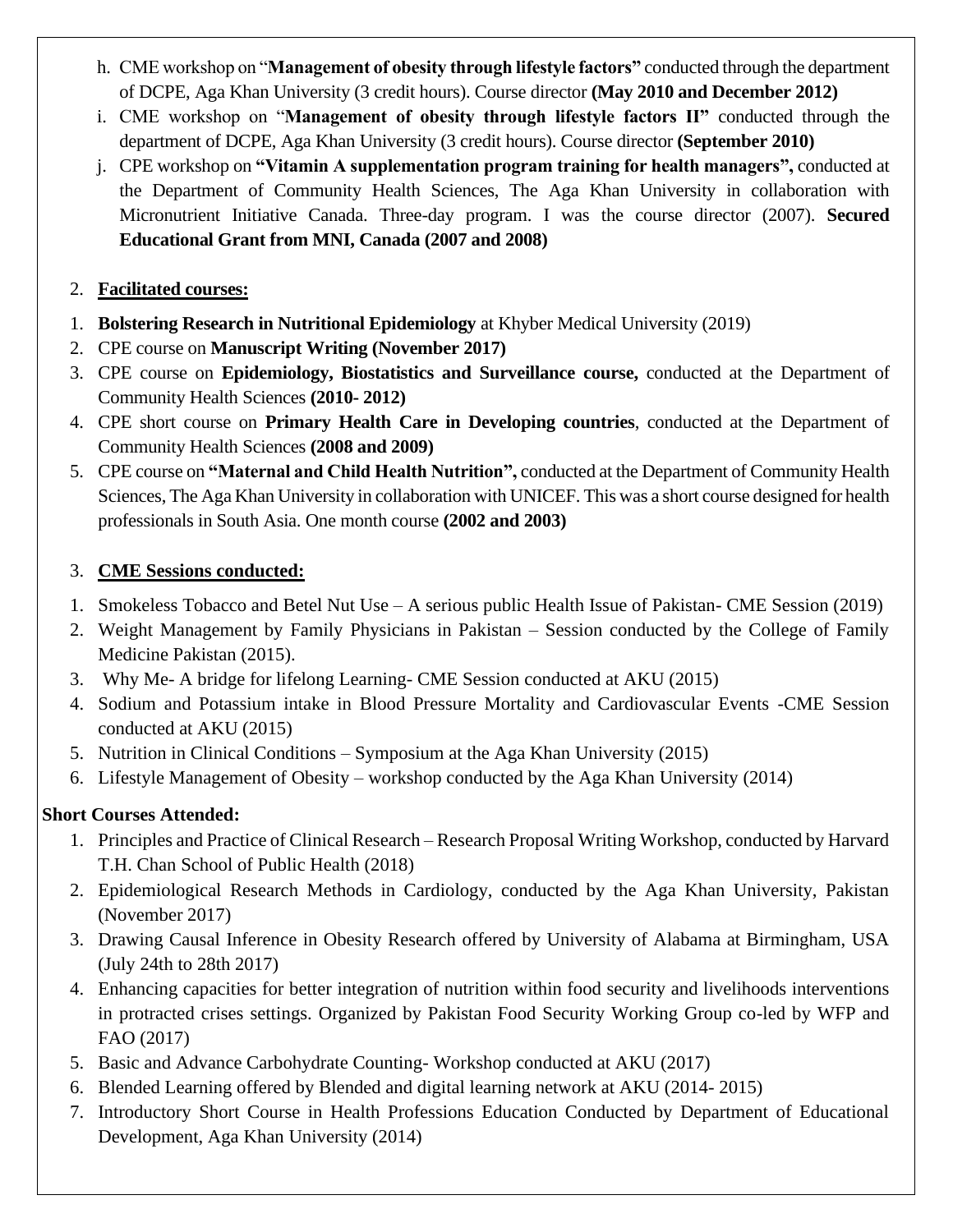- 8. Systematic Reviews using Cochrane Database Conducted by Department of Pediatrics and Child Health, Aga Khan University (2014)
- 9. Nutrition, Health, and Lifestyle: Issues and Insight Conducted by Vanderbilt University via Coursera. (2014)
- 10. Writers without Borders Introductory course in writing about Public Health at the Aga Khan University (2008)
- 11. MCQ Development workshop conducted at Baqai Medical University (1998)
- 12. Educational Planning and Evaluation workshop, conducted at Baqai Medical University (1995)

# **OTHER SKILLS AND QUALIFICATIONS**

- 1. Languages: Fluent in English and Urdu and can understand Sindhi and Punjabi
- 2. Computer-related Skills: SAS, STATA, SPSS, Unix operating system, Microsoft Office programs, Reference Manager, Endnote

# **Academic Excellence and Leadership Roles:**

- 1. Chair Organizing and Scientific Committee- 2<sup>nd</sup> PNDS International Conference on Breaking the silos between the world of undernutrition and NCDs (11-13<sup>th</sup> March 2023) at Movenpick Hotel Karachi in collaboration with the Govt. of Pakistan, UK-NS, ASN, IAAND and IUNS.
- 2. Chair Scientific Committee 1<sup>st</sup> PNDS International Conferences on Non-Communicable Diseases (1-3<sup>rd</sup>) Nov (2019) at Avari Hotel, Lahore in collaboration with UK Nutrition Society (NS).
- 3. Section Head of Non-Communicable Diseases and Mental Health, Department of Community Health Sciences, Aga Khan University, Pakistan (2019 to date)
- 4. Certificate of Appreciation, Program Director MSc Epidemiology and Biostatistics Aga Khan University in recognition of services towards external peer review (2016)
- 5. Member Organizing Committee, Heart and Lungs: From Prevention to Regeneration Conference (November 4-5<sup>th</sup>, 2017)
- 6. Member Organizing Committee, NCD Conference (2015)

## **Community Involvement**

- 1. Vice President, Pakistan Nutrition and Dietetics Society (2022-2024)
- 2. Member **Scale Up Nutrition Academia and Research** Group (SUNAR) (2017-)
- 3. Founding Member **Pakistan Nutrition Foundation (2017)**
- 4. Organizing Committee Member **International Diabetes and Endocrine Congress (2016**) hosted by Baqai Medical University, Pakistan
- 5. Member **American Society of Nutrition** (2016-)
- 6. Associate Editor **Journal of Diabetology**
- 7. Lifetime Member of **National Association of Diabetes Educators in Pakistan** (2015-)
- 8. Weekly talk show- **Health Pakistan**, RAAH TV (2016)
- 9. Member **Medical College Committee for Educational Programs** Dean's Committee (2012-16)
- 10. Lifetime Member **Pakistan Nutrition and Dietetic Society** (PNDS) (2007-) and Co-opted Member Executive council (2020-)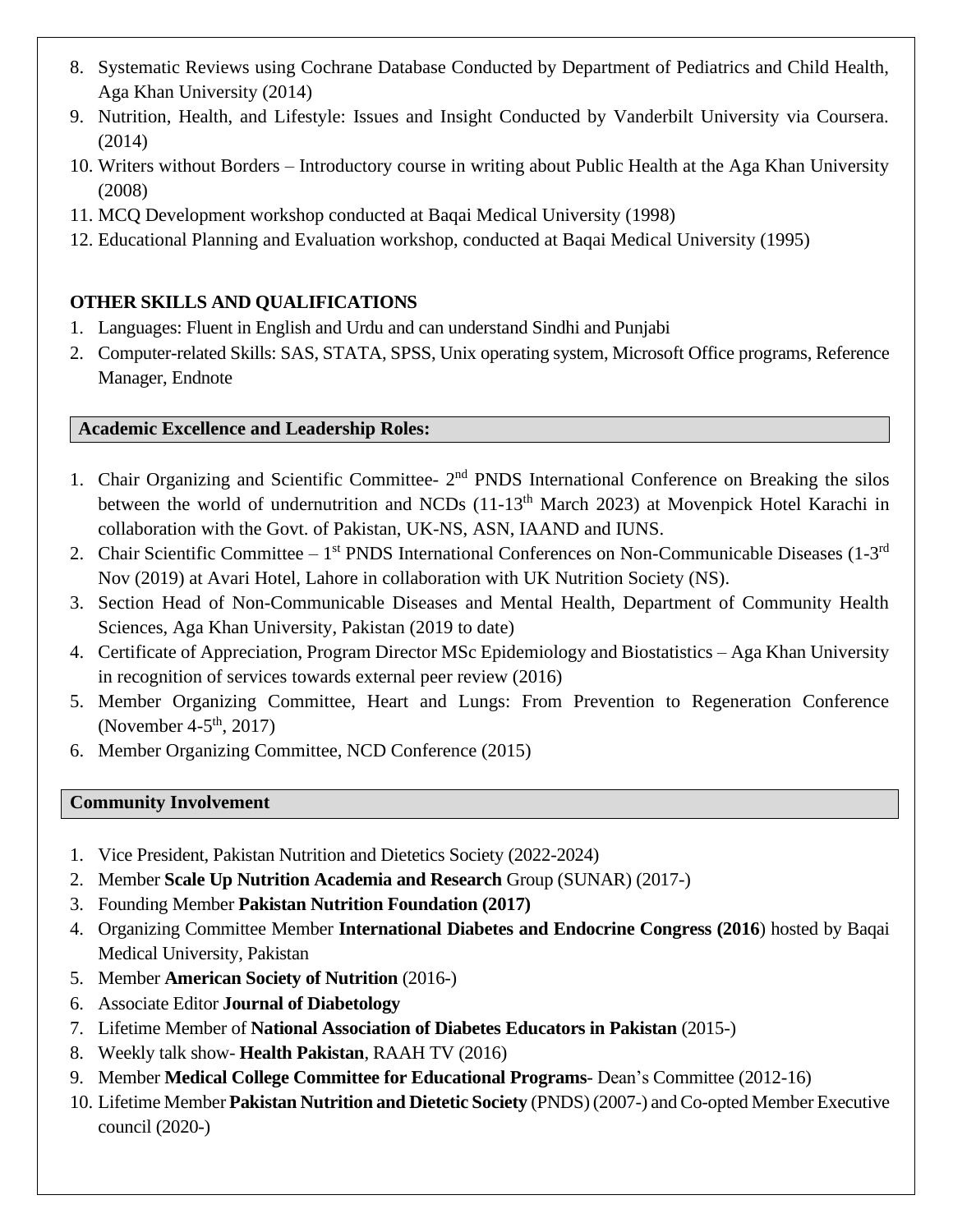#### **Supervision of research work**

### **Ph. D Dissertations (co-supervisor/committee member/ main supervisor):**

- 1. Dr. Farhana Shahid, Ph.D. from University of New South Wales, Australia. Thesis Title: Developing and analyzing the feasibility of a lifestyle intervention program for the prevention of type 2 DM in women with a history of Gestational Diabetes Mellitus **(2009-2012)**
- 2. Dr. Mohsin Yakub, Ph.D. from AKU Title: Nutritional, environmental, and genetic causes of hyperhomocysteinemia in a Pakistani population **(2010-2011)**
- 3. Dr. Aysha Almas. Ph.D. Karolinska University, Sweden. Title: Association of treated versus untreated depression and cardiovascular diseases in a Swedish cohort **(2012-2018)**
- 4. Humera Nasir, Ph.D. AKU Title: Pharmacological basis for the medicinal use of almonds in dyslipidemia and endothelial dysfunction **(2012 to 2015)**
- 5. Dr. Uzma Shamsi. Ph.D. from the University of Adelaide, Australia. Title: A multicenter case-control study of circulating 25-hydroxyvitamin D and breast cancer risk: influence of lifestyle factors and tumor characteristics among Pakistani women **(2014 to 2019)**
- 6. Dr. Sana Sheikh Ph.D. Candidate at AKU, Title: Food Insecurity in an adolescent population of Sindh, Pakistan (**2018-)**
- 7. Ms. Sara Estech Qurel Ph.D. candidate at Warwick UniversityTitle: Food insecurity in children residing in urban squatter settlements in Pakistan **(2018-)**

## **M.Sc. Dissertations:**

- 1. **Masters in Epidemiology and Biostatistics (main supervisor)**
	- i. Dr. Quratulain Humayun. Development and Validation of a sunlight exposure assessment tool **(2008- 2010)**
	- ii. Dr. Imran Nisar. Refinement and validation of a physical activity measurement questionnaire for use in Pakistan **(2009-2011)**

Thesis work funded by Population Health Research Institute, McMaster University.

- iii. Ms. Gulshan Bano. Use of cell phones for conveying healthy diet messages for management of type 2 DM **(2010 to 2012)**
- iv. Dr. Anna Zulfiqar. The association between passive smoking and dental caries in children between 3-14 years of age residing in different areas of Karachi **(2012-2013)**
- v. Mr. Abid Hussain. Prevalence of anemia and its associated individual, household and community level factors in children aged 1-5 years in peri-urban sites of Karachi **(2012-2014)**
- vi. Sobiya Sawani. Body composition analysis of End-stage renal disease patients and their quality of life **(2013-2016))**
- vii. Samreen Jamal. Development and validation of a non-invasive risk score for identification of women at risk of developing GDM **(2014-2016)**
- viii. Umber Sohail Khan. Development and validation of a 24 hour Dietary data collection phone application in Pakistan. (**2017-2020)**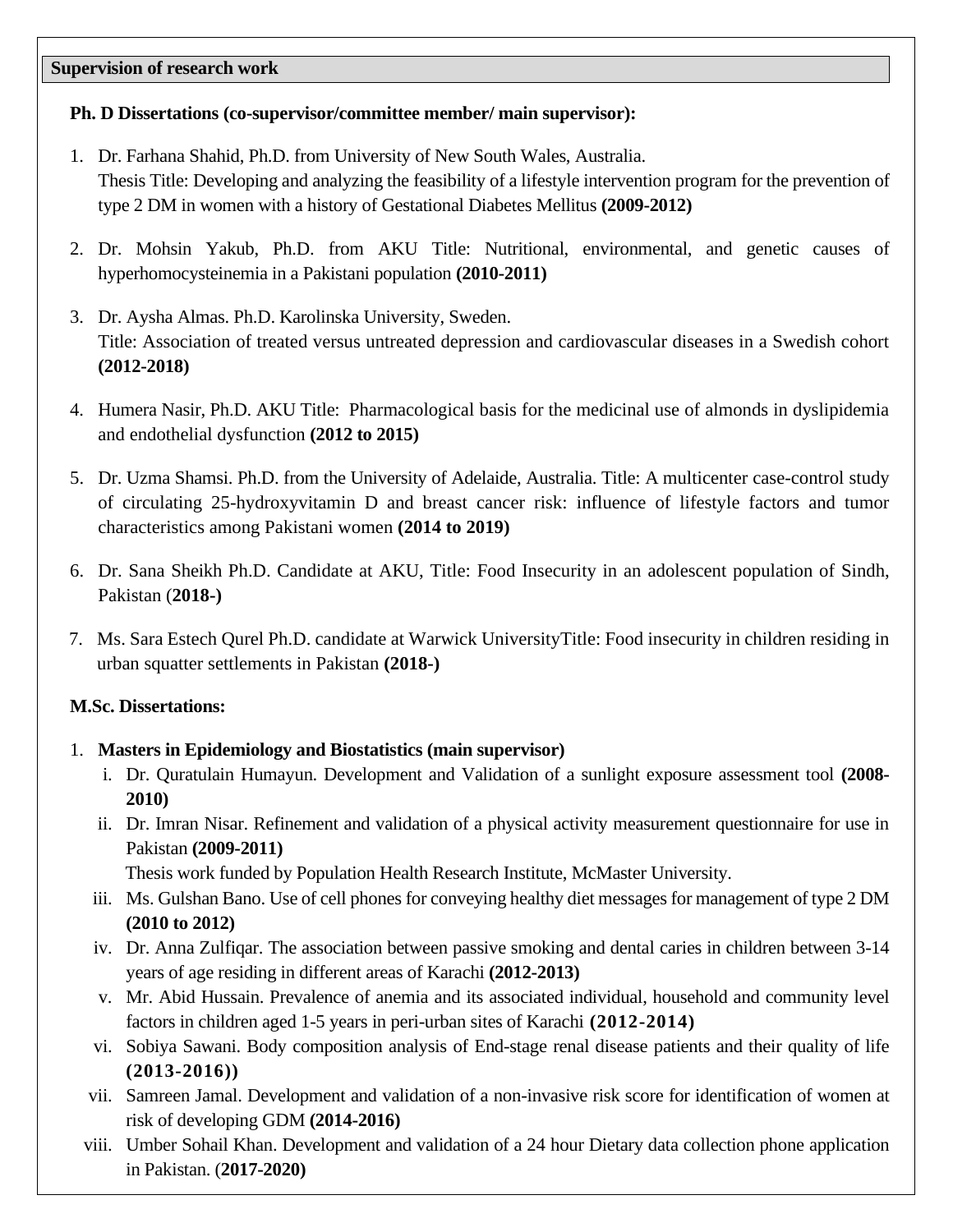- ix. Sabahat Naz. Feasibility and effectiveness of an e-weight management program for residents of a urban squatter settlement **(2019-2020)**
- x. Misbah Baig. Nutrition status of out of school children residing in Karachi, Pakistan (2020-)

## 2. **Master's in clinical research**:

Dr. Om Parkash. Quality of life in liver cirrhosis patients **(2007-2010)** Thesis work funded by Pakistan Medical Research Council

# 3. **Masters of Science in Health Policy and Management**

- i. Amna Jahangeer : Food Insecurity and Benazir Income Support Program (BISP) in Sindh **(2013)** committee member
- ii. Ali Humayun. Community-Based Strategies to reduce childhood stunting: A Systematic Review **(2017)**
- iii. Shafaq Alvi. Factors Associated with Quality of care for women with GDM attending tertiary care hospitals in Karachi **(2019)**
- iv. Shahroze Ali. Factors associated with Smokeless Tobacco intake (SLT) in Health System's readiness to address SLT epidemic **(2019).** (Committee Member)
- v. Hajra Khawaja. Factors associated with Smoke Less Tobacco intake in out of school children in Karachi **(2019-20)**
- vi. Dr. Ihtesham. Effectiveness of a school-based childhood obesity reduction program in poor neighborhoods of Karachi **(2020-)**

# **Manuscripts Published. Research Gate Index: 42 (97th percentile)**

- 1. [D Mohan,](https://scholar.google.com/citations?user=szVQDbsAAAAJ&hl=en&oi=sra) A Mente, [M Dehghan,](https://scholar.google.com/citations?user=CfruKGgAAAAJ&hl=en&oi=sra) Mohan D, Mente A, Dehghan M, Rangarajan S, O'Donnell M, Hu W, Dagenais G, Wielgosz A, Lear S, Wei L, Diaz R, Avezum A, Lopez-Jaramillo P, Lanas F, Swaminathan S, Kaur M, Vijayakumar K, Mohan V, Gupta R, Szuba A, **Iqbal R,** Yusuf R, Mohammadifard N, Khatib R, Yusoff K, Gulec S, Rosengren A, Yusufali A, Wentzel-Viljoen E, Chifamba J, Dans A, Alhabib KF, Yeates K, Teo K, Gerstein HC, Yusuf S; PURE, ONTARGET, TRANSCEND, and ORIGIN investigators.., Associations of Fish Consumption With Risk of Cardiovascular Disease and Mortality Among Individuals With or Without Vascular Disease From 58 Countries. JAMA Intern Med, 2021. 181(5): p. 631-649.
- 2. Murphy A, Palafox B, Walli-Attaei M, Powell-Jackson T, Rangarajan S, Alhabib KF, Avezum AJ, Calik KBT, Chifamba J, Choudhury T, Dagenais G, Dans AL, Gupta R, **Iqbal R,** Kaur M, Kelishadi R, Khatib R, Kruger IM, Kutty VR, Lear SA, Li W, Lopez-Jaramillo P, Mohan V, Mony PK, Orlandini A, Rosengren A, Rosnah I, Seron P, Teo K, Tse LA, Tsolekile L, Wang Y, Wielgosz A, Yan R, Yeates KE, Yusoff K, Zatonska K, Hanson K, Yusuf S, McKee M. The household economic burden of noncommunicable diseases in 18 countries. BMJ Glob Health. 2020 Feb 11;5(2):e002040. doi: 10.1136/bmjgh-2019-002040. PMID: 32133191; PMCID: PMC7042605.
- 3. Naureen G, Johansson H, **Iqbal R,** Jafri L, Khan AH, Umer M, Liu E, Vandenput L, Lorentzon M, Harvey NC, McCloskey EV, Kanis JA. A surrogate FRAX model for Pakistan. Arch Osteoporos. 2021 Feb 17;16(1):34. doi: 10.1007/s11657-021-00894-w. PMID: 33595723; PMCID: PMC7889560.
- 4. Rajan S, McKee M, Rangarajan S, Bangdiwala S, Rosengren A, Gupta R, Kutty VR, Wielgosz A, Lear S, AlHabib KF, Co HU, Lopez-Jaramillo P, Avezum A, Seron P, Oguz A, Kruger IM, Diaz R, Nafiza MN, Chifamba J, Yeates K, Kelishadi R, Sharief WM, Szuba A, Khatib R, Rahman O, **Iqbal R,** Bo H,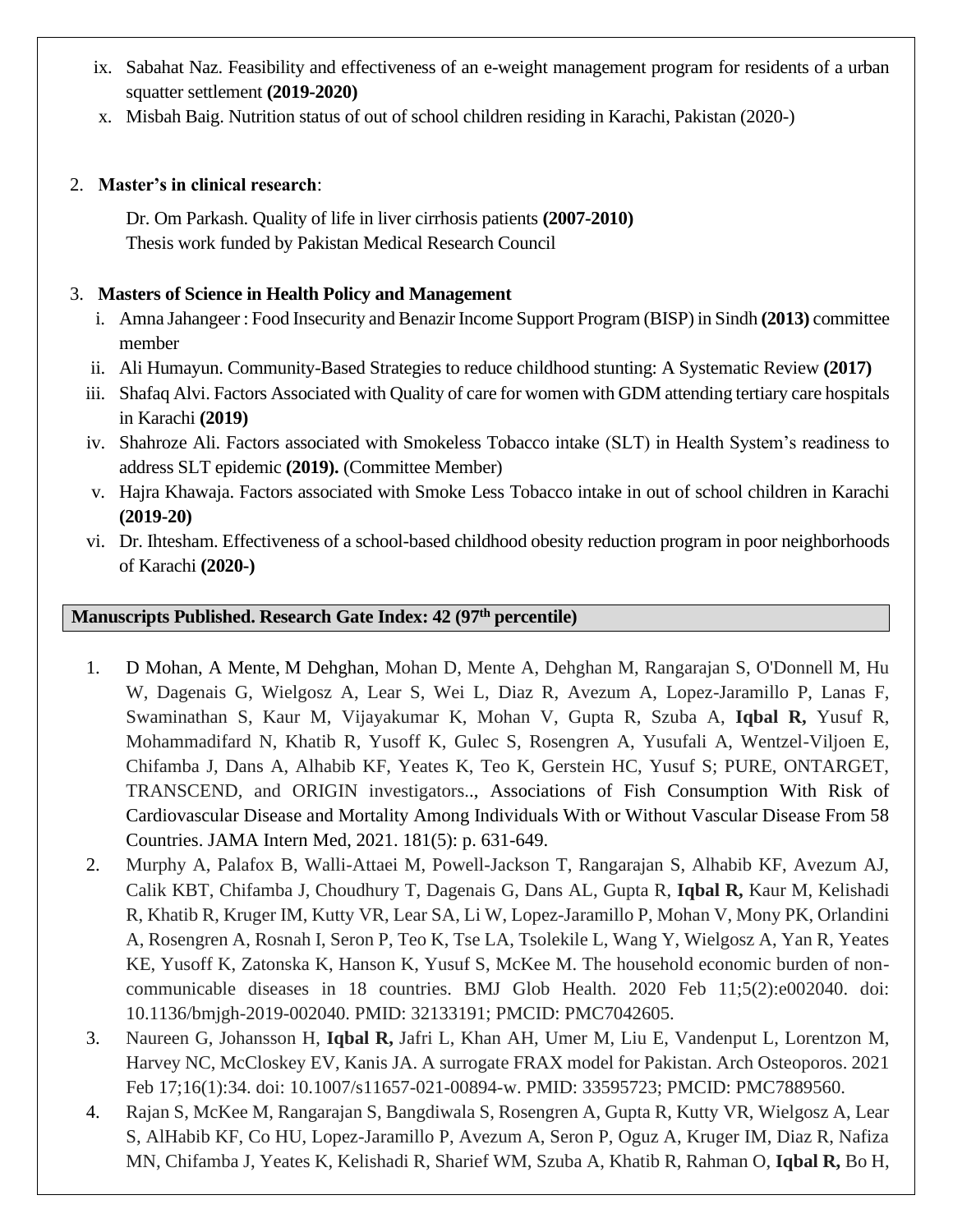Yibing Z, Wei L, Yusuf S; Prospective Urban Rural Epidemiology (PURE) Study Investigators. Association of Symptoms of Depression With Cardiovascular Disease and Mortality in Low-, Middle- ,and High-Income Countries. JAMA Psychiatry. 2020 Oct 1;77(10):1052-1063. doi: 10.1001/jamapsychiatry.2020.1351. PMID: 32520341; PMCID: PMC7287938.

- 5. Rosenbaum S, Morell R, Abdel-Baki A, Ahmadpanah M, Anilkumar TV, Baie L, Bauman A, Bender S, Boyan Han J, Brand S, Bratland-Sanda S, Bueno-Antequera J, Camaz Deslandes A, Carneiro L, Carraro A, Castañeda CP, Castro Monteiro F, Chapman J, Chau JY, Chen LJ, Chvatalova B, Chwastiak L, Corretti G, Dillon M, Douglas C, Egger ST, Gaughran F, Gerber M, Gobbi E, Gould K, Hatzinger M, Holsboer-Trachsler E, Hoodbhoy Z, Imboden C, Indu PS, **Iqbal R,** Jesus-Moraleida FR, Kondo S, Ku PW, Lederman O, Lee EHM, Malchow B, Matthews E, Mazur P, Meneghelli A, Mian A, Morseth B, Munguia-Izquierdo D, Nyboe L, O'Donoghue B, Perram A, Richards J, Romain AJ, Romaniuk M, Sadeghi Bahmani D, Sarno M, Schuch F, Schweinfurth N, Stubbs B, Uwakwe R, Van Damme T, Van Der Stouwe E, Vancampfort D, Vetter S, Waterreus A, Ward PB. Assessing physical activity in people with mental illness: 23-country reliability and validity of the simple physical activity questionnaire (SIMPAQ). BMC Psychiatry. 2020 Mar 6;20(1):108. doi: 10.1186/s12888-020-2473-0. PMID: 32143714; PMCID: PMC7060599.
- 6. Sawani S, Siddiqui AR, Azam SI, Humayun K, Ahmed A, Habib A, Naz S, Tufail M, **Iqbal R**. Lifestyle changes and glycemic control in type 1 diabetes mellitus: a trial protocol with factorial design approach. Trials. 2020 Apr 20;21(1):346. doi: 10.1186/s13063-020-4205-7. PMID: 32312302; PMCID: PMC7171752.
- 7. Shamsi U, Khan S, Azam I, Habib Khan A, Maqbool A, Hanif M, Gill T, **Iqbal R,** Callen D. A multicenter case control study of association of vitamin D with breast cancer among women in Karachi, Pakistan. PLoS One. 2020 Jan 22;15(1):e0225402. doi: 10.1371/journal.pone.0225402. PMID: 31967989; PMCID: PMC6975526.
- 8. Shupler M, Hystad P, Birch A, Miller-Lionberg D, Jeronimo M, Arku RE, Chu YL, Mushtaha M, Heenan L, Rangarajan S, Seron P, Lanas F, Cazor F, Lopez-Jaramillo P, Camacho PA, Perez M, Yeates K, West N, Ncube T, Ncube B, Chifamba J, Yusuf R, Khan A, Hu B, Liu X, Wei L, Tse LA, Mohan D, Kumar P, Gupta R, Mohan I, Jayachitra KG, Mony PK, Rammohan K, Nair S, Lakshmi PVM, Sagar V, Khawaja R, **Iqbal R**, Kazmi K, Yusuf S, Brauer M; PURE-AIR study. Household and personal air pollution exposure measurements from 120 communities in eight countries: results from the PURE-AIR study. Lancet Planet Health. 2020 Oct;4(10):e451-e462. doi: 10.1016/S2542-5196(20)30197-2. PMID: 33038319; PMCID: PMC7591267.
- 9. Swaminathan S, Dehghan M, Raj JM, Thomas T, Rangarajan S, Jenkins D, Mony P, Mohan V, Lear SA, Avezum A, Lopez-Jaramillo P, Rosengren A, Lanas F, AlHabib KF, Dans A, Keskinler MV, Puoane T, Soman B, Wei L, Zatonska K, Diaz R, Ismail N, Chifamba J, Kelishadi R, Yusufali A, Khatib R, Xiaoyun L, Bo H, **Iqbal R**, Yusuf R, Yeates K, Teo K, Yusuf S. Associations of cereal grains intake with cardiovascular disease and mortality across 21 countries in Prospective Urban and Rural Epidemiology study: prospective cohort study. BMJ. 2021 Feb 3;372:m4948. doi: 10.1136/bmj.m4948. PMID: 33536317; PMCID: PMC7856570.
- 10. Wang C, Hu B, Rangarajan S, Bangdiwala SI, Gulec S, Lear SA, Mohan V, Gupta R, Alhabib KF, Soman B, Abat MEM, Rosengren A, Lanas F, Avezum A, Lopez-Jaramillo P, Diaz R, Yusoff K, **Iqbal R**, Chifamba J, Yeates K, Zatońska K, Kruger IM, Bahonar A, Yusufali A, Li W, Yusuf S; Prospective Urban Rural Epidemiology (PURE) study investigators., Association of bedtime with mortality and major cardiovascular events: an analysis of 112,198 individuals from 21 countries in the PURE study. Sleep Med, 2021. 80: p. 265-272.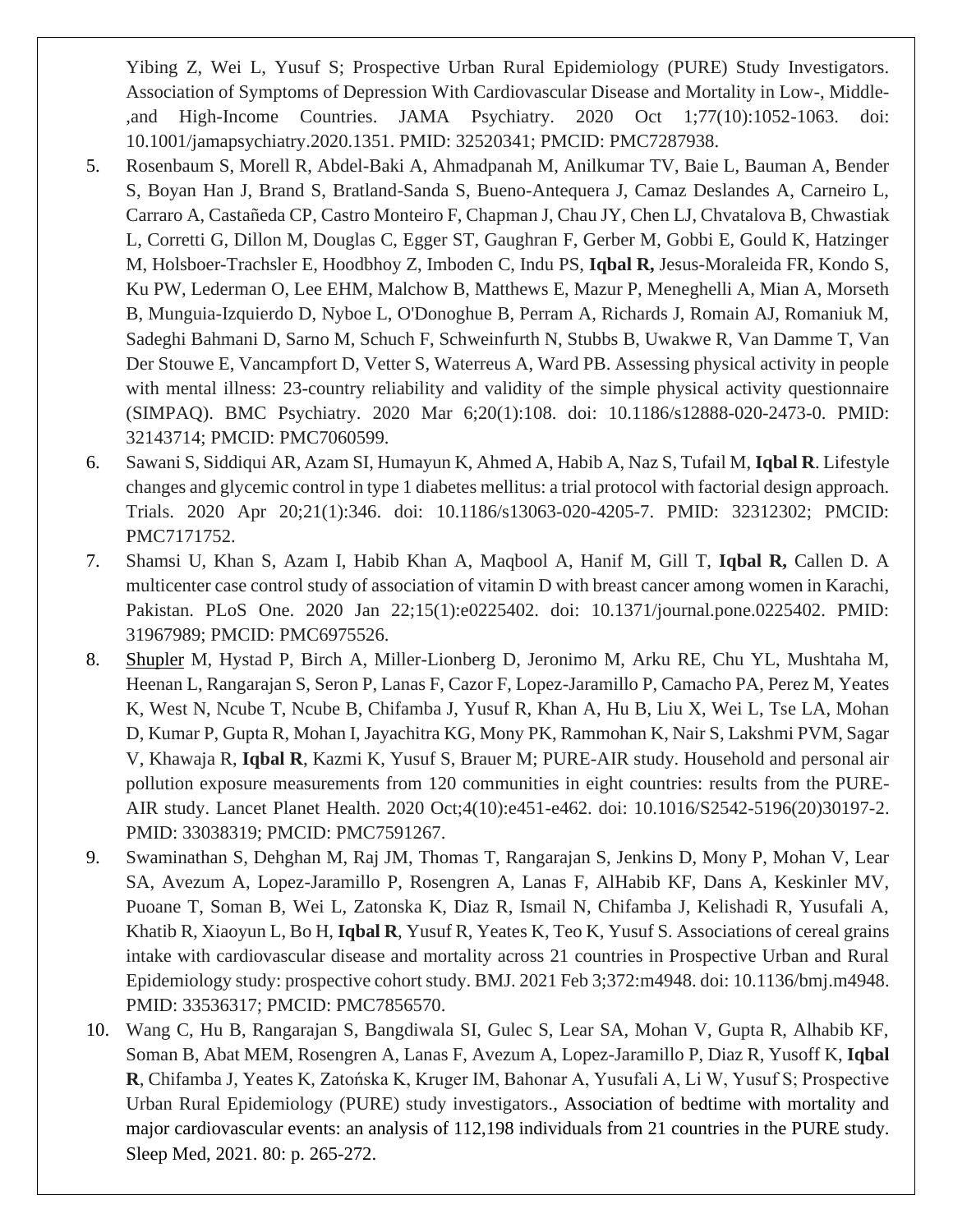- 11. Jenkins DJA, Dehghan M, Mente A, Bangdiwala SI, Rangarajan S, Srichaikul K, Mohan V, Avezum A, Díaz R, Rosengren A, Lanas F, Lopez-Jaramillo P, Li W, Oguz A, Khatib R, Poirier P, Mohammadifard N, Pepe A, Alhabib KF, Chifamba J, Yusufali AH, **Iqbal R**, Yeates K, Yusoff K, Ismail N, Teo K, Swaminathan S, Liu X, Zatońska K, Yusuf R, Yusuf S; PURE Study Investigators. Glycemic Index, Glycemic Load, and Cardiovascular Disease and Mortality. N Engl J Med. 2021 Apr 8;384(14):1312-1322. doi: 10.1056/NEJMoa2007123. Epub 2021 Feb 24. PMID: 33626252.
- 12. Khan A, Dobbie F, Siddiqi K, Ansaari S, Abdullah SM, **Iqbal R**, Khan Z, Sohail S, Kanaan M, Huque R, Islam Z, Boeckmann M, Ross H. Illicit cigarette trade in the cities of Pakistan: comparing findings between the consumer and waste recycle store surveys. Tob Control. 2021 Apr 15:tobaccocontrol-2020-056386. doi: 10.1136/tobaccocontrol-2020-056386. Epub ahead of print. PMID: 33858966.
- 13. [PS Gill,](https://scholar.google.com/citations?user=TfM8GxMAAAAJ&hl=en&oi=sra) S Poduval, [JS Thakur,](https://scholar.google.com/citations?user=gYwP-iEAAAAJ&hl=en&oi=sra) **R Iqbal.**, COVID-19, community trials, and inclusion. Lancet, 2021. 397(10279): p. 1036-1037.
- 14. **R Iqbal**, [M Dehghan,](https://scholar.google.com/citations?user=CfruKGgAAAAJ&hl=en&oi=sra) A Mente., Associations of unprocessed and processed meat intake with mortality and cardiovascular disease in 21 countries [Prospective Urban Rural Epidemiology (PURE) Study]: a prospective cohort study. Am J Clin Nutr, 2021.
- 15. Yusuf S, Joseph P, Rangarajan S, Islam S, Mente A, Hystad P, Brauer M, Kutty VR, Gupta R, Wielgosz A, AlHabib KF, Dans A, Lopez-Jaramillo P, Avezum A, Lanas F, Oguz A, Kruger IM, Diaz R, Yusoff K, Mony P, Chifamba J, Yeates K, Kelishadi R, Yusufali A, Khatib R, Rahman O, Zatonska K, **Iqbal R**, Wei L, Bo H, Rosengren A, Kaur M, Mohan V, Lear SA, Teo KK, Leong D, O'Donnell M, McKee M, Dagenais G. Modifiable risk factors, cardiovascular disease, and mortality in 155 722 individuals from 21 high-income, middle-income, and low-income countries (PURE): a prospective cohort study. Lancet. 2020 Mar 7;395(10226):795-808. doi: 10.1016/S0140-6736(19)32008-2. Epub 2019 Sep 3. Erratum in: Lancet. 2020 Mar 7;395(10226):784. PMID: 31492503; PMCID: PMC8006904.
	- 16. Sheikh S, **Iqbal R**, Qureshi R, Azam I, Barolia R. Adolescent food insecurity in rural Sindh, Pakistan: a cross-sectional survey. BMC nutrition. 2020; 6:17.
	- 17. Shamsi U, Khan S, Azam I, Usman S, Maqbool A, Gill T, **Iqbal R**, Callen D. Patient Delay in Breast Cancer Diagnosis in Two Hospitals in Karachi, Pakistan: Preventive and Life-Saving Measures Needed. JCO Glob Oncol. 2020 Jun;6:873-883. doi: 10.1200/GO.20.00034. PMID: 32579484; PMCID: PMC7328101.
	- 18. Sawani S, Siddiqui AR, Azam SI, Humayun K, Ahmed A, Habib A, Naz S, Tufail M, **Iqbal R**. Lifestyle changes and glycemic control in type 1 diabetes mellitus: a trial protocol with factorial design approach. Trials. 2020 Apr 20;21(1):346. doi: 10.1186/s13063-020-4205-7. PMID: 32312302; PMCID: PMC7171752.
	- 19. Rosenbaum S, Morell R, Abdel-Baki A, Ahmadpanah M, Anilkumar TV, Baie L, Bauman A, Bender S, Boyan Han J, Brand S, Bratland-Sanda S, Bueno-Antequera J, Camaz Deslandes A, Carneiro L, Carraro A, Castañeda CP, Castro Monteiro F, Chapman J, Chau JY, Chen LJ, Chvatalova B, Chwastiak L, Corretti G, Dillon M, Douglas C, Egger ST, Gaughran F, Gerber M, Gobbi E, Gould K, Hatzinger M, Holsboer-Trachsler E, Hoodbhoy Z, Imboden C, Indu PS, **Iqbal R**, Jesus-Moraleida FR, Kondo S, Ku PW, Lederman O, Lee EHM, Malchow B, Matthews E, Mazur P, Meneghelli A, Mian A, Morseth B, Munguia-Izquierdo D, Nyboe L, O'Donoghue B, Perram A, Richards J, Romain AJ, Romaniuk M, Sadeghi Bahmani D, Sarno M, Schuch F, Schweinfurth N, Stubbs B, Uwakwe R, Van Damme T, Van Der Stouwe E, Vancampfort D, Vetter S, Waterreus A, Ward PB. Assessing physical activity in people with mental illness: 23-country reliability and validity of the simple physical activity questionnaire (SIMPAQ). BMC Psychiatry. 2020 Mar 6;20(1):108. doi: 10.1186/s12888-020-2473-0. PMID: 32143714; PMCID: PMC7060599.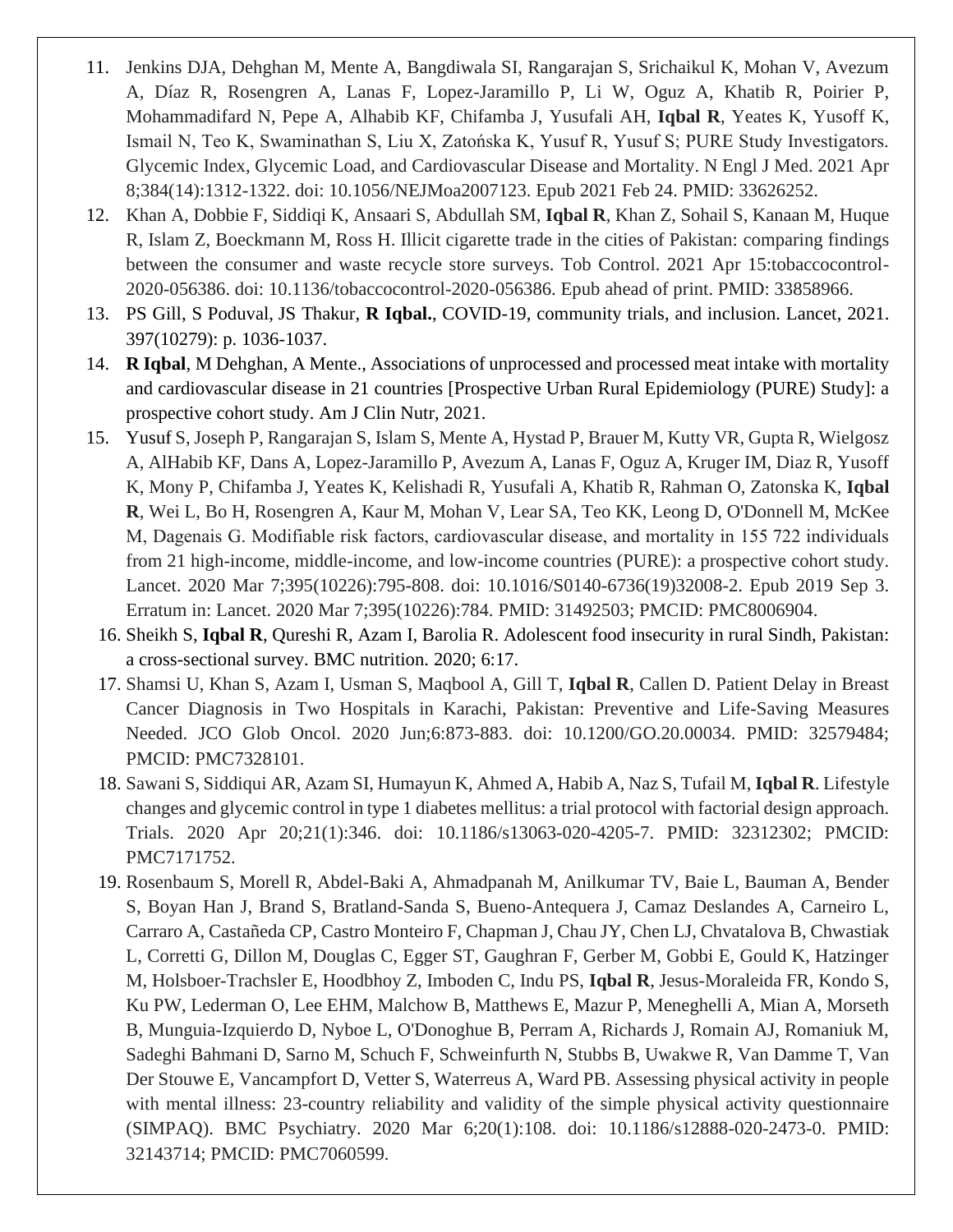- 20. Rajan S, McKee M, Rangarajan S, Bangdiwala S, Rosengren A, Gupta R, Kutty VR, Wielgosz A, Lear S, AlHabib KF, Co HU, Lopez-Jaramillo P, Avezum A, Seron P, Oguz A, Kruger IM, Diaz R, Nafiza MN, Chifamba J, Yeates K, Kelishadi R, Sharief WM, Szuba A, Khatib R, Rahman O, **Iqbal R**, Bo H, Yibing Z, Wei L, Yusuf S; Prospective Urban Rural Epidemiology (PURE) Study Investigators. Association of Symptoms of Depression With Cardiovascular Disease and Mortality in Low-, Middle- , and High-Income Countries. JAMA Psychiatry. 2020 Oct 1;77(10):1052-1063. doi: 10.1001/jamapsychiatry.2020.1351. PMID: 32520341; PMCID: PMC7287938.
- 21. Murphy A, Palafox B, Walli-Attaei M, Powell-Jackson T, Rangarajan S, Alhabib KF, Avezum AJ, Calik KBT, Chifamba J, Choudhury T, Dagenais G, Dans AL, Gupta R, **Iqbal R**, Kaur M, Kelishadi R, Khatib R, Kruger IM, Kutty VR, Lear SA, Li W, Lopez-Jaramillo P, Mohan V, Mony PK, Orlandini A, Rosengren A, Rosnah I, Seron P, Teo K, Tse LA, Tsolekile L, Wang Y, Wielgosz A, Yan R, Yeates KE, Yusoff K, Zatonska K, Hanson K, Yusuf S, McKee M. The household economic burden of noncommunicable diseases in 18 countries. BMJ Glob Health. 2020 Feb 11;5(2):e002040. doi: 10.1136/bmjgh-2019-002040. PMID: 32133191; PMCID: PMC7042605.
- 22. Khan Z, Huque R, Sheikh A, Readshaw A, Eckhardt J, Jackson C, Kanaan M, **Iqbal R**, Akhter Z, Garg S, Singh MM, Ahmad F, Abdullah SM, Javaid A, A Khan J, Han L, Rahman A, Siddiqi K. Compliance of smokeless tobacco supply chain actors and products with tobacco control laws in Bangladesh, India and Pakistan: protocol for a multicentre sequential mixed-methods study. BMJ Open. 2020 Jun 17;10(6):e036468. doi: 10.1136/bmjopen-2019-036468. PMID: 32554728; PMCID: PMC7304837.
- 23. Hystad P, Larkin A, Rangarajan S, AlHabib KF, Avezum Á, Calik KBT, Chifamba J, Dans A, Diaz R, du Plessis JL, Gupta R, **Iqbal R**, Khatib R, Kelishadi R, Lanas F, Liu Z, Lopez-Jaramillo P, Nair S, Poirier P, Rahman O, Rosengren A, Swidan H, Tse LA, Wei L, Wielgosz A, Yeates K, Yusoff K, Zatoński T, Burnett R, Yusuf S, Brauer M. Associations of outdoor fine particulate air pollution and cardiovascular disease in 157 436 individuals from 21 high-income, middle-income, and low-income countries (PURE): a prospective cohort study. Lancet Planet Health. 2020 Jun;4(6):e235-e245. doi: 10.1016/S2542-5196(20)30103-0. PMID: 32559440; PMCID: PMC7457447.
- 24. Griffiths F, Watkins JA, Huxley C, Harris B, Cave J, Pemba S, Chipwaza B, Lilford R, Ajisola M, Arvanitis TN, Bakibinga P, Billah M, Choudhury N, Davies D, Fayehun O, Kabaria C, **Iqbal R**, Omigbodun A, Owoaje E, Rahman O, Sartori J, Sayani S, Tabani K, Yusuf R, Sturt J. Mobile consulting (mConsulting) and its potential for providing access to quality healthcare for populations living in lowresource settings of low- and middle-income countries. Digit Health. 2020 Apr 20;6:2055207620919594. doi: 10.1177/2055207620919594. PMID: 32341793; PMCID: PMC7175047.
- 25. Estecha Querol S, Al-Khudairy L, **Iqbal R**, Johnson S, Gill P. Adolescent undernutrition in South Asia: a scoping review protocol. BMJ open. 2020;10(1): e031955.
- 26. Dehghan M, Mente A, Rangarajan S, Mohan V, Lear S, Swaminathan S, Wielgosz A, Seron P, Avezum A, Lopez-Jaramillo P, Turbide G, Chifamba J, AlHabib KF, Mohammadifard N, Szuba A, Khatib R, Altuntas Y, Liu X, **Iqbal R**, Rosengren A, Yusuf R, Smuts M, Yusufali A, Li N, Diaz R, Yusoff K, Kaur M, Soman B, Ismail N, Gupta R, Dans A, Sheridan P, Teo K, Anand SS, Yusuf S. Association of egg intake with blood lipids, cardiovascular disease, and mortality in 177,000 people in 50 countries. Am J Clin Nutr. 2020 Apr 1;111(4):795-803. doi: 10.1093/ajcn/nqz348. PMID: 31965140; PMCID: PMC7138651.
- 27. Bhavadharini B, Dehghan M, Mente A, Rangarajan S, Sheridan P, Mohan V, **Iqbal R**, Gupta R, Lear S, Wentzel-Viljoen E, Avezum A, Lopez-Jaramillo P, Mony P, Varma RP, Kumar R, Chifamba J, Alhabib KF, Mohammadifard N, Oguz A, Lanas F, Rozanska D, Bengtsson Bostrom K, Yusoff K,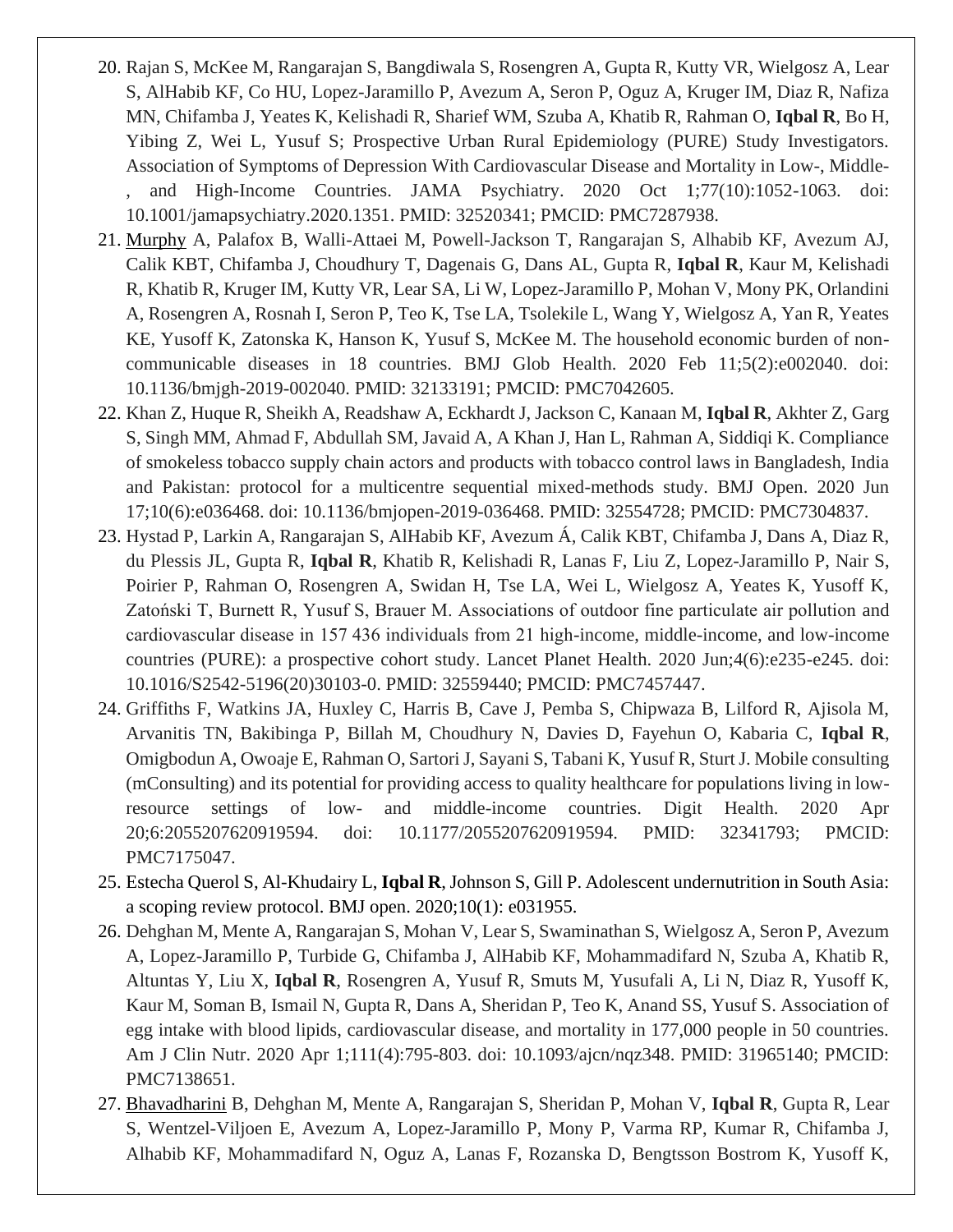Tsolkile LP, Dans A, Yusufali A, Orlandini A, Poirier P, Khatib R, Hu B, Wei L, Yin L, Deeraili A, Yeates K, Yusuf R, Ismail N, Mozaffarian D, Teo K, Anand SS, Yusuf S. Association of dairy consumption with metabolic syndrome, hypertension and diabetes in 147 812 individuals from 21 countries. BMJ Open Diabetes Res Care. 2020 Apr;8(1):e000826. doi: 10.1136/bmjdrc-2019-000826. PMID: 32423962; PMCID: PMC7326257.

- 28. Arku RE, Brauer M, Ahmed SH, AlHabib KF, Avezum Á, Bo J, Choudhury T, Dans AM, Gupta R, **Iqbal R**, Ismail N, Kelishadi R, Khatib R, Koon T, Kumar R, Lanas F, Lear SA, Wei L, Lopez-Jaramillo P, Mohan V, Poirier P, Puoane T, Rangarajan S, Rosengren A, Soman B, Caklili OT, Yang S, Yeates K, Yin L, Yusoff K, Zatoński T, Yusuf S, Hystad P. Long-term exposure to outdoor and household air pollution and blood pressure in the Prospective Urban and Rural Epidemiological (PURE) study. Environ Pollut. 2020 Jul;262:114197. doi: 10.1016/j.envpol.2020.114197. Epub 2020 Feb 24. PMID: 32146361; PMCID: PMC7767575.
- 29. Almas A, **Iqbal R**, Sabir S, Ghani A, Kazmi K. School health education program in Pakistan (SHEPP) a threefold health education feasibility trial in schoolchildren from a lower-middle-income country. Pilot and feasibility studies. 2020; 6:80.
- 30. Ahmed A, Akhter J, **Iqbal R**, Jabbar A, Mawani M, Awan S, et al. Prevalence and Associations of Metabolic Syndrome in an Urban High Diabetes Risk Population in a Low/Middle-Income Country. Metabolic syndrome and related disorders. 2020;18(5):234-42.
- 31. [Z Fatmi,](https://scholar.google.com/citations?user=lvclAekAAAAJ&hl=en&oi=sra) [D Kondal,](https://scholar.google.com/citations?user=iWbxJAsAAAAJ&hl=en&oi=sra) R Shivashankar, **R Iqbal.,** Prevalence of dyslipidaemia and factors associated with dyslipidaemia among South Asian adults: The Center for Cardiometabolic Risk Reduction in South Asia Cohort Study. Natl Med J India, 2020. 33(3): p. 137-145.
	- 32. Siddiqi K, Islam Z, Khan Z, Siddiqui F, Mishu M, Dogar O, Shah V, Khan J, Pokhrel S, **Iqbal R**, Bauld L, Sheikh A, Grugel J; ASTRA. Identification of Policy Priorities to Address the Burden of Smokeless Tobacco in Pakistan: A Multimethod Analysis. Nicotine Tob Res. 2020 Dec 12;22(12):2262-2265. doi: 10.1093/ntr/ntz163. PMID: 31570940; PMCID: PMC7733056.
	- 33. Sabzwari SR, **Iqbal R**, Fatmi Z, Azam I. Factors associated with geriatric morbidity and impairment in a megacity of Pakistan. PloS one. 2019;14(6): e0218872.
	- 34. Rosengren A, Smyth A, Rangarajan S, Ramasundarahettige C, Bangdiwala SI, AlHabib KF, Avezum A, Bengtsson Boström K, Chifamba J, Gulec S, Gupta R, Igumbor EU, **Iqbal R**, Ismail N, Joseph P, Kaur M, Khatib R, Kruger IM, Lamelas P, Lanas F, Lear SA, Li W, Wang C, Quiang D, Wang Y, Lopez-Jaramillo P, Mohammadifard N, Mohan V, Mony PK, Poirier P, Srilatha S, Szuba A, Teo K, Wielgosz A, Yeates KE, Yusoff K, Yusuf R, Yusufali AH, Attaei MW, McKee M, Yusuf S. Socioeconomic status and risk of cardiovascular disease in 20 low-income, middle-income, and highincome countries: the Prospective Urban Rural Epidemiologic (PURE) study. Lancet Glob Health. 2019 Jun;7(6):e748-e760. doi: 10.1016/S2214-109X(19)30045-2. Epub 2019 Apr 23. PMID: 31028013.
	- 35. O'Donnell M, Mente A, Rangarajan S, McQueen MJ, O'Leary N, Yin L, Liu X, Swaminathan S, Khatib R, Rosengren A, Ferguson J, Smyth A, Lopez-Jaramillo P, Diaz R, Avezum A, Lanas F, Ismail N, Yusoff K, Dans A, **Iqbal R**, Szuba A, Mohammadifard N, Oguz A, Yusufali AH, Alhabib KF, Kruger IM, Yusuf R, Chifamba J, Yeates K, Dagenais G, Wielgosz A, Lear SA, Teo K, Yusuf S; PURE Investigators. Joint association of urinary sodium and potassium excretion with cardiovascular events and mortality: prospective cohort study. BMJ. 2019 Mar 13;364:l772. doi: 10.1136/bmj.l772. PMID: 30867146; PMCID: PMC6415648.
	- 36. Khakpour M, **Iqbal R**, GhulamHussain N, Engler-Stringer R, Koc M, Garcea J, Farag M, Henry C, Vatanparast H. Facilitators and Barriers toward Food Security of Afghan Refugees Residing in Karachi,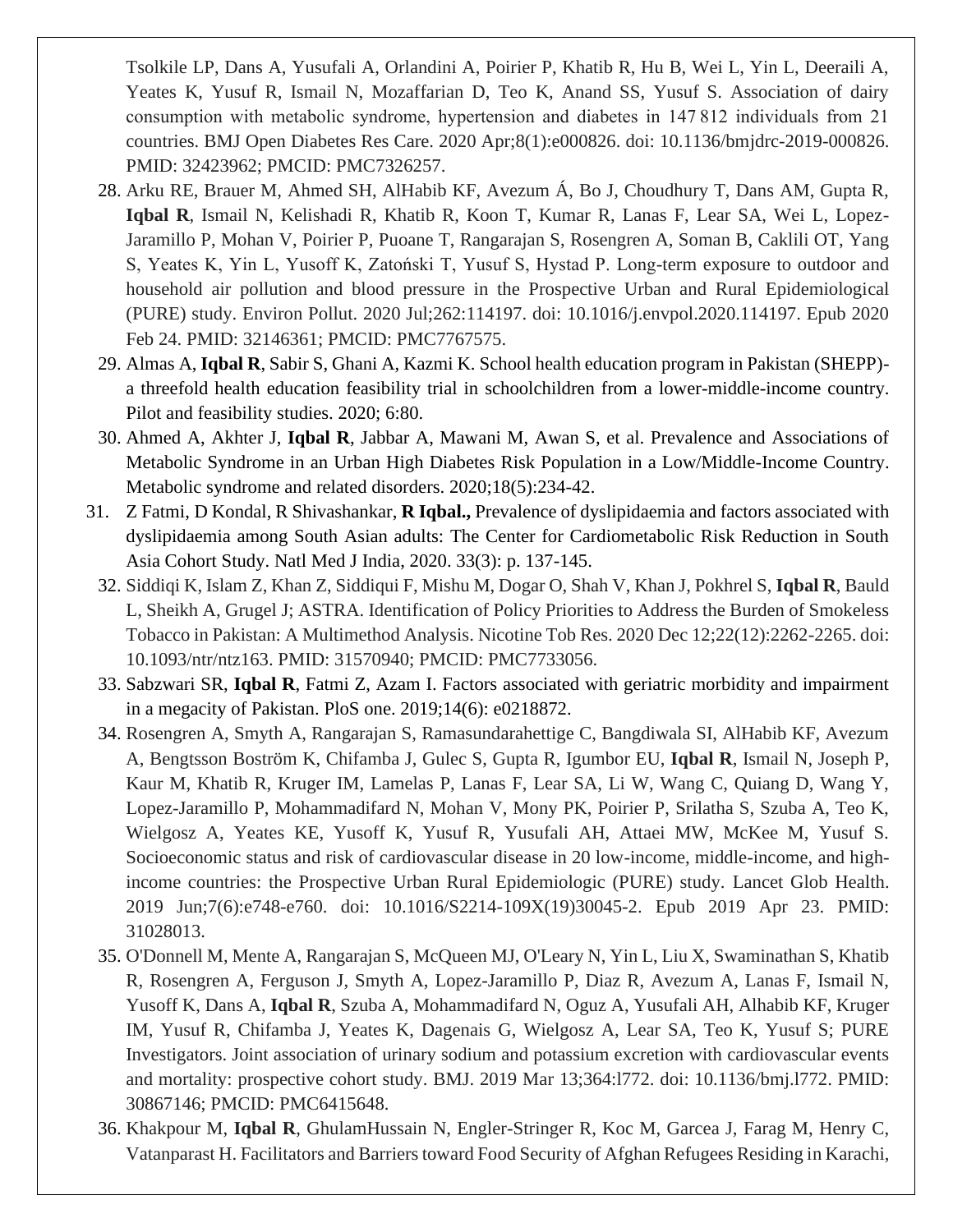Pakistan. Ecol Food Nutr. 2019 Jul-Aug;58(4):317-334. doi: 10.1080/03670244.2019.1598982. Epub 2019 Apr 17. PMID: 30991835.

- 37. Duong M, Islam S, Rangarajan S, Leong D, Kurmi O, Teo K, Killian K, Dagenais G, Lear S, Wielgosz A, Nair S, Mohan V, Mony P, Gupta R, Kumar R, Rahman O, Yusoff K, du Plessis JL, Igumbor EU, Chifamba J, Li W, Lu Y, Zhi F, Yan R, **Iqbal R**, Ismail N, Zatonska K, Karsidag K, Rosengren A, Bahonar A, Yusufali A, Lamelas PM, Avezum A, Lopez-Jaramillo P, Lanas F, O'Byrne PM, Yusuf S; PURE investigators. Mortality and cardiovascular and respiratory morbidity in individuals with impaired FEV<sup>1</sup> (PURE): an international, community-based cohort study. Lancet Glob Health. 2019 May;7(5):e613-e623. doi: 10.1016/S2214-109X(19)30070-1. PMID: 31000131.
- 38. Almas A, Moller J, **Iqbal R**, Lundin A, Forsell Y. Does depressed persons with non-cardiovascular morbidity have a higher risk of CVD? A population-based cohort study in Sweden. BMC cardiovascular disorders. 2019;19(1):260.
- 39. A protocol for a multi-site, spatially-referenced household survey in slum settings: methods for access, sampling frame construction, sampling, and field data collection. BMC medical research methodology. 2019;19(1):109. (NOT AVAILALE ON INTERNET)
- 40. Parkash O, Jafri W, Munir SM, **Iqbal R**. Assessment of malnutrition in patients with liver cirrhosis using protein calorie malnutrition (PCM) score verses bio-electrical impedance analysis (BIA). BMC research notes. 2018;11(1):545.
- 41. Nayani AA, **Iqbal R**, Azam SI, Khan FR, Khan AH, Janjua N, et al. Association between environmental tobacco smoke and dental caries amongst 5-14 years old children in Karachi, Pakistan. JPMA The Journal of the Pakistan Medical Association. 2018;68(2):203-9.
- 42. Murphy A, Palafox B, O'Donnell O, Stuckler D, Perel P, AlHabib KF, Avezum A, Bai X, Chifamba J, Chow CK, Corsi DJ, Dagenais GR, Dans AL, Diaz R, Erbakan AN, Ismail N, **Iqbal R**, Kelishadi R, Khatib R, Lanas F, Lear SA, Li W, Liu J, Lopez-Jaramillo P, Mohan V, Monsef N, Mony PK, Puoane T, Rangarajan S, Rosengren A, Schutte AE, Sintaha M, Teo KK, Wielgosz A, Yeates K, Yin L, Yusoff K, Zatońska K, Yusuf S, McKee M. Inequalities in the use of secondary prevention of cardiovascular disease by socioeconomic status: evidence from the PURE observational study. Lancet Glob Health. 2018 Mar;6(3):e292-e301. doi: 10.1016/S2214-109X(18)30031-7. PMID: 29433667; PMCID: PMC5905400.
- 43. Mente A, O'Donnell M, Rangarajan S, McQueen M, Dagenais G, Wielgosz A, Lear S, Ah STL, Wei L, Diaz R, Avezum A, Lopez-Jaramillo P, Lanas F, Mony P, Szuba A, **Iqbal R**, Yusuf R, Mohammadifard N, Khatib R, Yusoff K, Ismail N, Gulec S, Rosengren A, Yusufali A, Kruger L, Tsolekile LP, Chifamba J, Dans A, Alhabib KF, Yeates K, Teo K, Yusuf S. Urinary sodium excretion, blood pressure, cardiovascular disease, and mortality: a community-level prospective epidemiological cohort study. Lancet. 2018 Aug 11;392(10146):496-506. doi: 10.1016/S0140-6736(18)31376-X. Epub 2018 Aug 9. PMID: 30129465.
- 44. Langhorne P, O'Donnell MJ, Chin SL, Zhang H, Xavier D, Avezum A, Mathur N, Turner M, MacLeod MJ, Lopez-Jaramillo P, Damasceno A, Hankey GJ, Dans AL, Elsayed A, Mondo C, Wasay M, Czlonkowska A, Weimar C, Yusufali AH, Hussain FA, Lisheng L, Diener HC, Ryglewicz D, Pogosova N, **Iqbal R**, Diaz R, Yusoff K, Oguz A, Wang X, Penaherrera E, Lanas F, Ogah OS, Ogunniyi A, Iversen HK, Malaga G, Rumboldt Z, Magazi D, Nilanont Y, Rosengren A, Oveisgharan S, Yusuf S; INTERSTROKE collaborators. Practice patterns and outcomes after stroke across countries at different economic levels (INTERSTROKE): an international observational study. Lancet. 2018 May 19;391(10134):2019-2027. doi: 10.1016/S0140-6736(18)30802-X. Epub 2018 May 17. PMID: 29864018.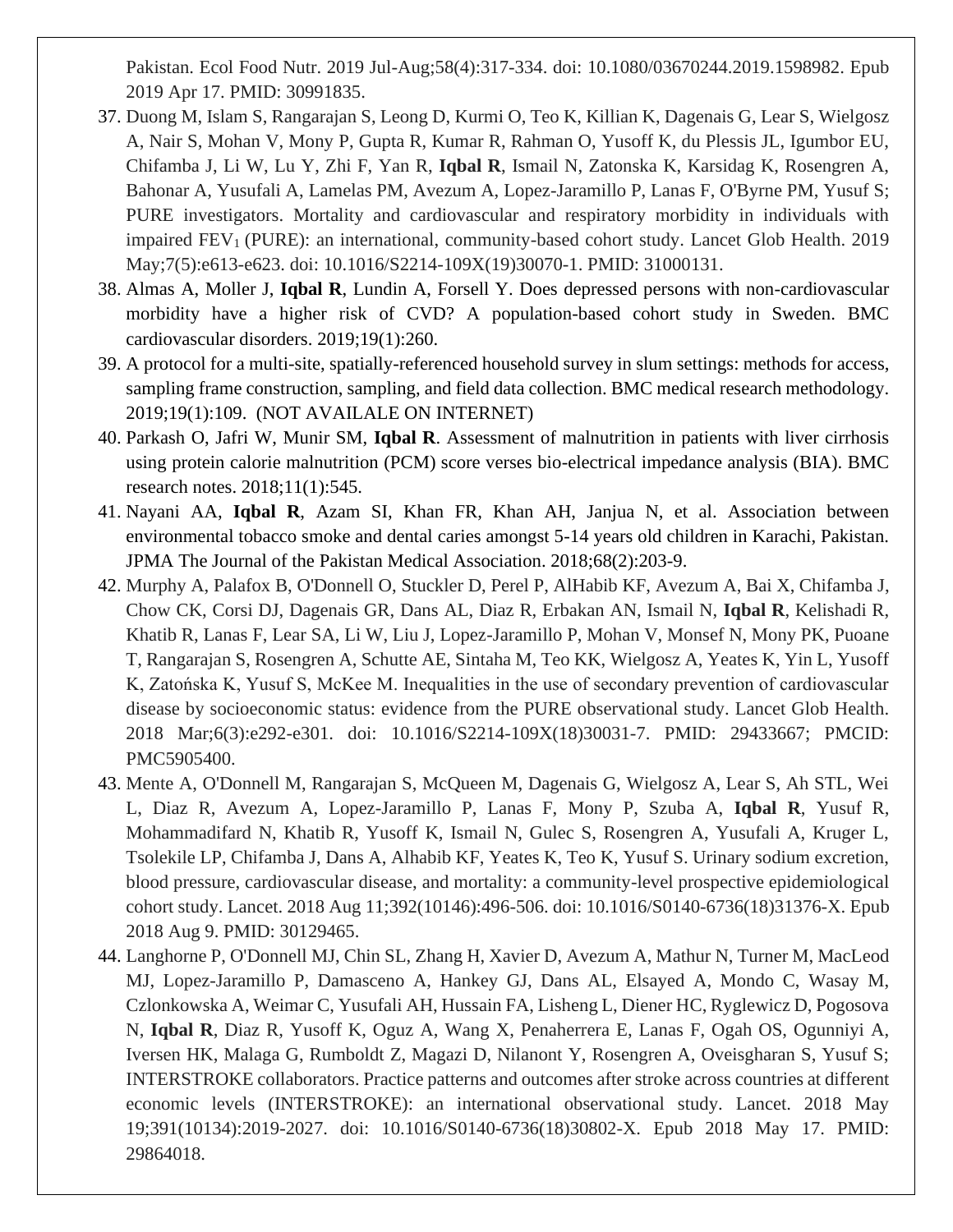- 45. Kapoor D, **Iqbal R**, Singh K, Jaacks LM, Shivashankar R, Sudha V, et al. Association of dietary patterns and dietary diversity with cardiometabolic disease risk factors among adults in South Asia: The CARRS study. Asia Pacific journal of clinical nutrition. 2018;27(6):1332-43.
- 46. Joseph P, Yusuf S, Lee SF, Ibrahim Q, Teo K, Rangarajan S, Gupta R, Rosengren A, Lear SA, Avezum A, Lopez-Jaramillo P, Gulec S, Yusufali A, Chifamba J, Lanas F, Kumar R, Mohammadifard N, Mohan V, Mony P, Kruger A, Liu X, Guo B, Zhao W, Yang Y, Pillai R, Diaz R, Krishnapillai A, **Iqbal R**, Yusuf R, Szuba A, Anand SS; PURE INVESTIGATORS. Prognostic validation of a non-laboratory and a laboratory based cardiovascular disease risk score in multiple regions of the world. Heart. 2018 Apr;104(7):581-587. doi: 10.1136/heartjnl-2017-311609. Epub 2017 Oct 24. PMID: 29066611; PMCID: PMC5861396.
- 47. Hoodbhoy Z, Qureshi RN, **Iqbal R**, Muhabat Q. Household chores as the main source of physical activity: Perspectives of pregnant Pakistani women. JPMA The Journal of the Pakistan Medical Association. 2018;68(4):565-9.
- 48. Dehghan M, Mente A, Rangarajan S, Sheridan P, Mohan V, **Iqbal R**, et al. Association of dairy intake with cardiovascular disease and mortality in 21 countries from five continents (PURE): a prospective cohort study. Lancet (London, England). 2018;392(10161):2288-97.
- 49. Chow CK, Ramasundarahettige C, Hu W, AlHabib KF, Avezum A Jr, Cheng X, Chifamba J, Dagenais G, Dans A, Egbujie BA, Gupta R, **Iqbal R**, Ismail N, Keskinler MV, Khatib R, Kruger L, Kumar R, Lanas F, Lear S, Lopez-Jaramillo P, McKee M, Mohammadifard N, Mohan V, Mony P, Orlandini A, Rosengren A, Vijayakumar K, Wei L, Yeates K, Yusoff K, Yusuf R, Yusufali A, Zatonska K, Zhou Y, Islam S, Corsi D, Rangarajan S, Teo K, Gerstein HC, Yusuf S; PURE investigators. Availability and affordability of essential medicines for diabetes across high-income, middle-income, and low-income countries: a prospective epidemiological study. Lancet Diabetes Endocrinol. 2018 Oct;6(10):798-808. doi: 10.1016/S2213-8587(18)30233-X. Epub 2018 Aug 28. PMID: 30170949.
- 50. Palafox B, Goryakin Y, Stuckler D, Suhrcke M, Balabanova D, Alhabib KF, Avezum A, Bahonar A, Bai X, Chifamba J, Dans AL, Diaz R, Gupta R, **Iqbal R**, Ismail N, Kaur M, Keskinler MV, Khatib R, Kruger A, Kruger IM, Lanas F, Lear SA, Li W, Liu J, Lopez-Jaramillo P, Peer N, Poirier P, Rahman O, Pillai RK, Rangarajan S, Rosengren A, Swaminathan S, Szuba A, Teo K, Wang Y, Wielgosz A, Yeates KE, Yusufali A, Yusuf S, McKee M. Does greater individual social capital improve the management of hypertension? Cross-national analysis of 61 229 individuals in 21 countries. BMJ Glob Health. 2017 Dec 17;2(4):e000443. doi: 10.1136/bmjgh-2017-000443. PMID: 29333284; PMCID: PMC5759715.
- 51. Miller V, Mente A, Dehghan M, Rangarajan S, Zhang X, Swaminathan S, Dagenais G, Gupta R, Mohan V, Lear S, Bangdiwala SI, Schutte AE, Wentzel-Viljoen E, Avezum A, Altuntas Y, Yusoff K, Ismail N, Peer N, Chifamba J, Diaz R, Rahman O, Mohammadifard N, Lana F, Zatonska K, Wielgosz A, Yusufali A, **Iqbal R**, Lopez-Jaramillo P, Khatib R, Rosengren A, Kutty VR, Li W, Liu J, Liu X, Yin L, Teo K, Anand S, Yusuf S; Prospective Urban Rural Epidemiology (PURE) study investigators. Fruit, vegetable, and legume intake, and cardiovascular disease and deaths in 18 countries (PURE): a prospective cohort study. Lancet. 2017 Nov 4;390(10107):2037-2049. doi: 10.1016/S0140- 6736(17)32253-5. Epub 2017 Aug 29. PMID: 28864331.
- 52. Mente A, Dehghan M, Rangarajan S, McQueen M, Dagenais G, Wielgosz A, Lear S, Li W, Chen H, Yi S, Wang Y, Diaz R, Avezum A, Lopez-Jaramillo P, Seron P, Kumar R, Gupta R, Mohan V, Swaminathan S, Kutty R, Zatonska K, **Iqbal R**, Yusuf R, Mohammadifard N, Khatib R, Nasir NM, Ismail N, Oguz A, Rosengren A, Yusufali A, Wentzel-Viljoen E, Puoane T, Chifamba J, Teo K, Anand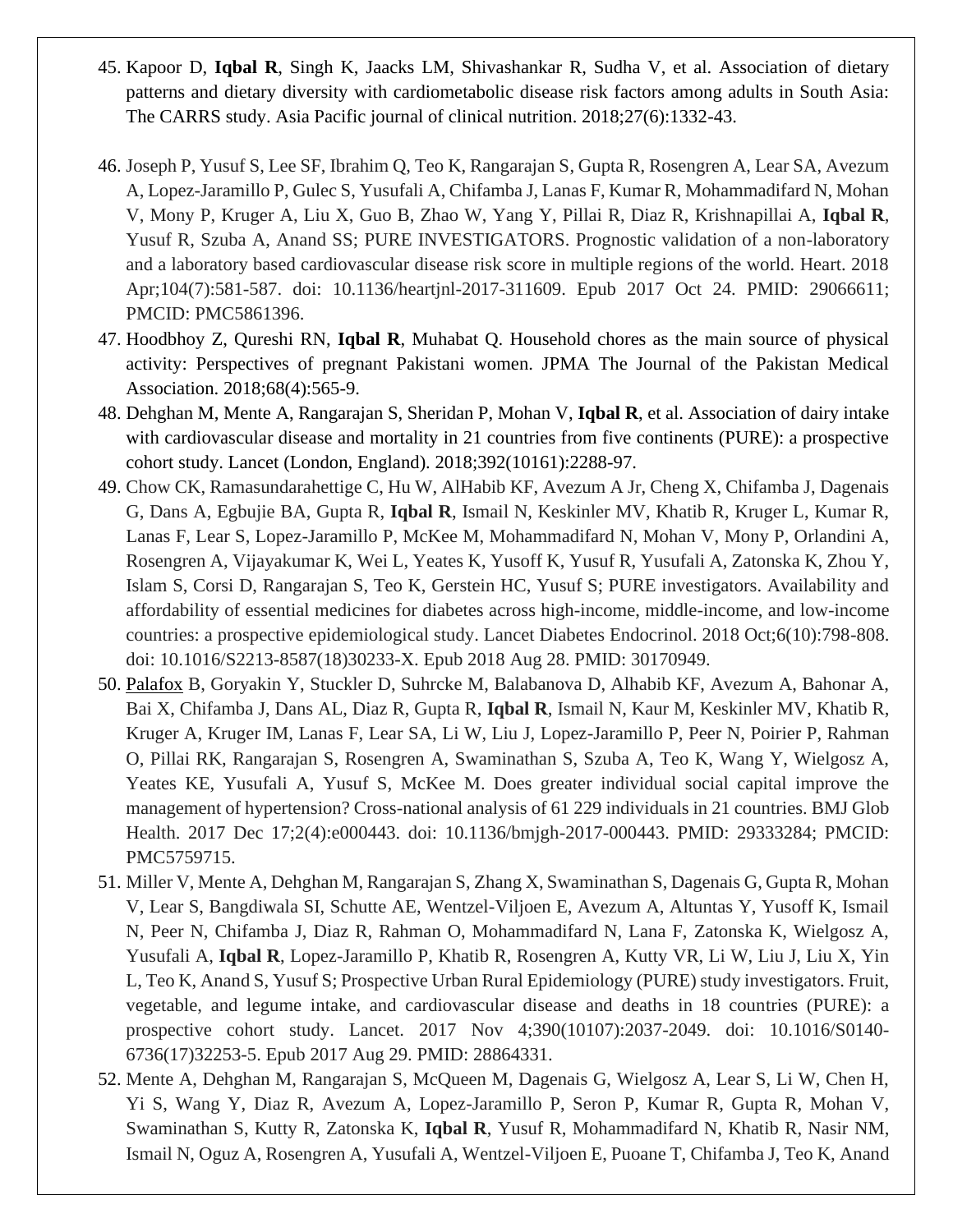SS, Yusuf S; Prospective Urban Rural Epidemiology (PURE) study investigators. Association of dietary nutrients with blood lipids and blood pressure in 18 countries: a cross-sectional analysis from the PURE study. Lancet Diabetes Endocrinol. 2017 Oct;5(10):774-787. doi: 10.1016/S2213- 8587(17)30283-8. Epub 2017 Aug 29. PMID: 28864143.

- 53. Lear SA, Hu W, Rangarajan S, Gasevic D, Leong D, **Iqbal R**, et al. The effect of physical activity on mortality and cardiovascular disease in 130 000 people from 17 high-income, middle-income, and lowincome countries: the PURE study. Lancet (London, England). 2017;390(10113):2643-54.
- 54. Kalra A, Bhatt DL, Rajagopalan S, Suri K, Mishra S, **Iqbal R**, Virani SS. Overview of Coronary Heart Disease Risk Initiatives in South Asia. Curr Atheroscler Rep. 2017 Jun;19(6):25. doi: 10.1007/s11883- 017-0662-1. PMID: 28417301.
- 55. **Iqbal R**, Tahir S, Ghulamhussain N. The need for dietary guidelines in Pakistan. JPMA The Journal of the Pakistan Medical Association. 2017;67(8):1258-61.
- 56. Gupta R, Kaur M, Islam S, Mohan V, Mony P, Kumar R, Kutty VR, **Iqbal R**, Rahman O, Deepa M, Antony J, Vijaykumar K, Kazmi K, Yusuf R, Mohan I, Panwar RB, Rangarajan S, Yusuf S. Association of Household Wealth Index, Educational Status, and Social Capital with Hypertension Awareness, Treatment, and Control in South Asia. Am J Hypertens. 2017 Apr 1;30(4):373-381. doi: 10.1093/ajh/hpw169. PMID: 28096145.
- 57. Duong M, Rangarajan S, Zhang X, Killian K, Mony P, Swaminathan S, Bharathi AV, Nair S, Vijayakumar K, Mohan I, Gupta R, Mohan D, Rani S, Mohan V, **Iqbal R**, Kazmi K, Rahman O, Yusuf R, Pinnaka LV, Kumar R, O'Byrne P, Yusuf S. Effects of bidi smoking on all-cause mortality and cardiorespiratory outcomes in men from south Asia: an observational community-based substudy of the Prospective Urban Rural Epidemiology Study (PURE). Lancet Glob Health. 2017 Feb;5(2):e168 e176. doi: 10.1016/S2214-109X(17)30004-9. PMID: 28104186.
- 58. Dehghan M, Mente A, Zhang X, Swaminathan S, Li W, Mohan V, **Iqbal R**, Kumar R, Wentzel-Viljoen E, Rosengren A, Amma LI, Avezum A, Chifamba J, Diaz R, Khatib R, Lear S, Lopez-Jaramillo P, Liu X, Gupta R, Mohammadifard N, Gao N, Oguz A, Ramli AS, Seron P, Sun Y, Szuba A, Tsolekile L, Wielgosz A, Yusuf R, Hussein Yusufali A, Teo KK, Rangarajan S, Dagenais G, Bangdiwala SI, Islam S, Anand SS, Yusuf S; Prospective Urban Rural Epidemiology (PURE) study investigators. Associations of fats and carbohydrate intake with cardiovascular disease and mortality in 18 countries from five continents (PURE): a prospective cohort study. Lancet. 2017 Nov 4;390(10107):2050-2062. doi: 10.1016/S0140-6736(17)32252-3. Epub 2017 Aug 29. PMID: 28864332.
- 59. Chow CK, Corsi DJ, Gilmore AB, Kruger A, Igumbor E, Chifamba J, Yang W, Wei L**, Iqbal R,** Mony P, Gupta R, Vijayakumar K, Mohan V, Kumar R, Rahman O, Yusoff K, Ismail N, Zatonska K, Altuntas Y, Rosengren A, Bahonar A, Yusufali A, Dagenais G, Lear S, Diaz R, Avezum A, Lopez-Jaramillo P, Lanas F, Rangarajan S, Teo K, McKee M, Yusuf S. Tobacco control environment: cross-sectional survey of policy implementation, social unacceptability, knowledge of tobacco health harms and relationship to quit ratio in 17 low-income, middle-income and high-income countries. BMJ Open. 2017 Mar 31;7(3):e013817. doi: 10.1136/bmjopen-2016-013817. PMID: 28363924; PMCID: PMC5387960.
- 60. Asmat H, **Iqbal R**, Sharif F, Mahmood A, Abbas A, Kashif W. Validation of bioelectrical impedance analysis for assessing dry weight of dialysis patients in Pakistan. Saudi journal of kidney diseases and transplantation: an official publication of the Saudi Center for Organ Transplantation, Saudi Arabia. 2017;28(2):285-91.
- 61. Almas A, Moller J, **Iqbal R**, Forsell Y. Effect of neuroticism on risk of cardiovascular disease in depressed persons - a Swedish population-based cohort study. BMC cardiovascular disorders.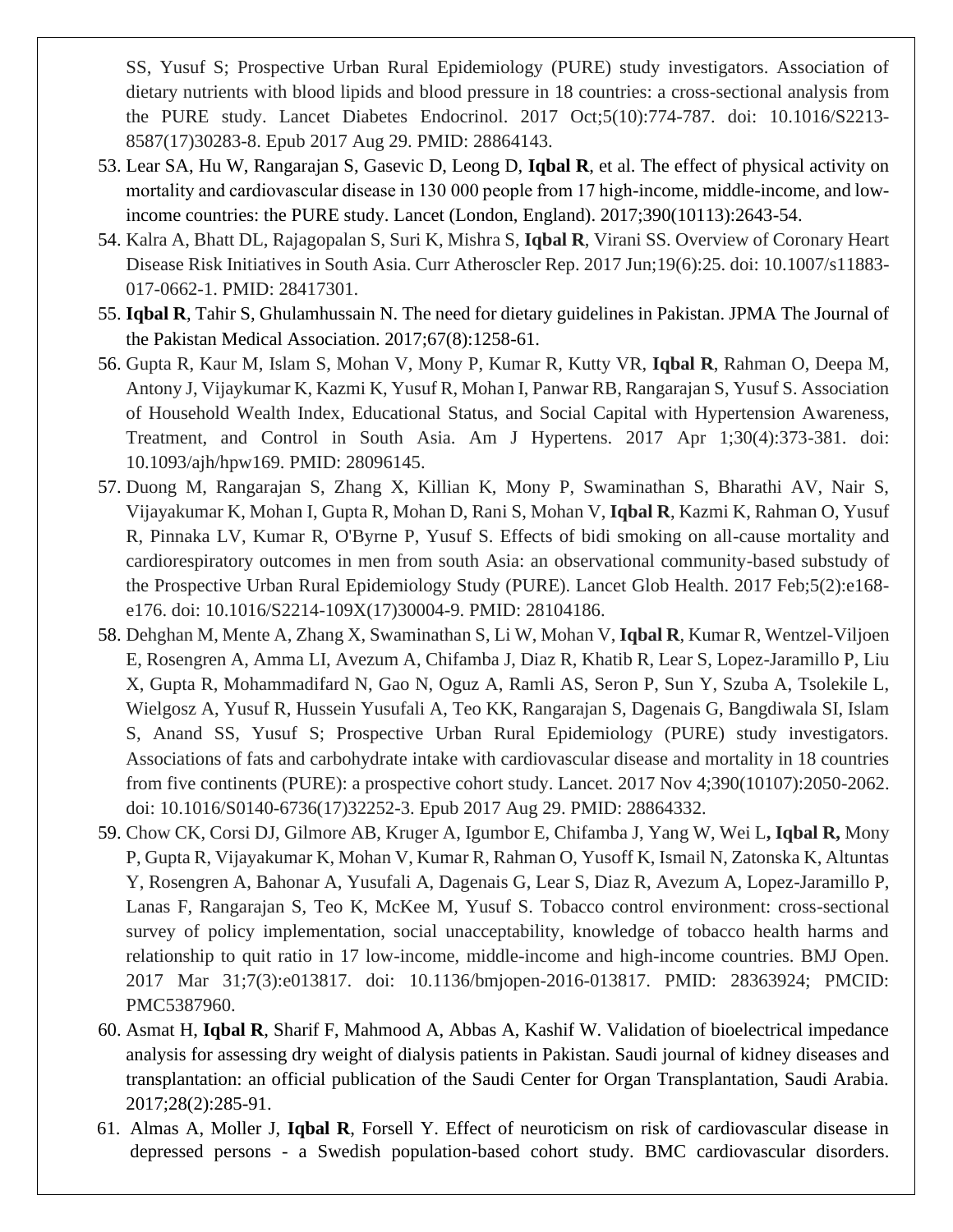2017;17(1):185.

- 62. Raina P, Sohel N, Oremus M, Shannon H, Mony P, Kumar R, Li W, Wang Y, Wang X, Yusoff K, Yusuf R, **Iqbal R**, Szuba A, Oguz A, Rosengren A, Kruger A, Chifamba J, Mohammadifard N, Darwish EA, Dagenais G, Diaz R, Avezum A, Lopez-Jaramillo P, Seron P, Rangarajan S, Teo K, Yusuf S; PURE Investigators. Assessing global risk factors for non-fatal injuries from road traffic accidents and falls in adults aged 35-70 years in 17 countries: a cross-sectional analysis of the Prospective Urban Rural Epidemiological (PURE) study. Inj Prev. 2016 Apr;22(2):92-8. doi: 10.1136/injuryprev-2014- 041476. Epub 2015 Oct 28. PMID: 26512093.
- 63. Palafox B, McKee M, Balabanova D, AlHabib KF, Avezum AJ, Bahonar A, Ismail N, Chifamba J, Chow CK, Corsi DJ, Dagenais GR, Diaz R, Gupta R, **Iqbal R**, Kaur M, Khatib R, Kruger A, Kruger IM, Lanas F, Lopez-Jaramillo P, Minfan F, Mohan V, Mony PK, Oguz A, Palileo-Villanueva LM, Perel P, Poirier P, Rangarajan S, Rensheng L, Rosengren A, Soman B, Stuckler D, Subramanian SV, Teo K, Tsolekile LP, Wielgosz A, Yaguang P, Yeates K, Yongzhen M, Yusoff K, Yusuf R, Yusufali A, Zatońska K, Yusuf S. Wealth and cardiovascular health: a cross-sectional study of wealth-related inequalities in the awareness, treatment and control of hypertension in high-, middle- and low-income countries. Int J Equity Health. 2016 Dec 8;15(1):199. doi: 10.1186/s12939-016-0478-6. PMID: 27931255; PMCID: PMC5146857.
- 64. O'Donnell MJ, Chin SL, Rangarajan S, Xavier D, Liu L, Zhang H, Rao-Melacini P, Zhang X, Pais P, Agapay S, Lopez-Jaramillo P, Damasceno A, Langhorne P, McQueen MJ, Rosengren A, Dehghan M, Hankey GJ, Dans AL, Elsayed A, Avezum A, Mondo C, Diener HC, Ryglewicz D, Czlonkowska A, Pogosova N, Weimar C, **Iqbal R**, Diaz R, Yusoff K, Yusufali A, Oguz A, Wang X, Penaherrera E, Lanas F, Ogah OS, Ogunniyi A, Iversen HK, Malaga G, Rumboldt Z, Oveisgharan S, Al Hussain F, Magazi D, Nilanont Y, Ferguson J, Pare G, Yusuf S; INTERSTROKE investigators. Global and regional effects of potentially modifiable risk factors associated with acute stroke in 32 countries (INTERSTROKE): a case-control study. Lancet. 2016 Aug 20;388(10046):761-75. doi: 10.1016/S0140-6736(16)30506-2. Epub 2016 Jul 16. PMID: 27431356.
- 65. Miller V, Yusuf S, Chow CK, Dehghan M, Corsi DJ, Lock K, Popkin B, Rangarajan S, Khatib R, Lear SA, Mony P, Kaur M, Mohan V, Vijayakumar K, Gupta R, Kruger A, Tsolekile L, Mohammadifard N, Rahman O, Rosengren A, Avezum A, Orlandini A, Ismail N, Lopez-Jaramillo P, Yusufali A, Karsidag K, **Iqbal R**, Chifamba J, Oakley SM, Ariffin F, Zatonska K, Poirier P, Wei L, Jian B, Hui C, Xu L, Xiulin B, Teo K, Mente A. Availability, affordability, and consumption of fruits and vegetables in 18 countries across income levels: findings from the Prospective Urban Rural Epidemiology (PURE) study. Lancet Glob Health. 2016 Oct;4(10):e695-703. doi: 10.1016/S2214-109X(16)30186-3. Epub 2016 Aug 23. PMID: 27567348.
- 66. Mente A, O'Donnell M, Rangarajan S, Dagenais G, Lear S, McQueen M, Diaz R, Avezum A, Lopez-Jaramillo P, Lanas F, Li W, Lu Y, Yi S, Rensheng L, **Iqbal R**, Mony P, Yusuf R, Yusoff K, Szuba A, Oguz A, Rosengren A, Bahonar A, Yusufali A, Schutte AE, Chifamba J, Mann JF, Anand SS, Teo K, Yusuf S; PURE, EPIDREAM and ONTARGET/TRANSCEND Investigators. Associations of urinary sodium excretion with cardiovascular events in individuals with and without hypertension: a pooled analysis of data from four studies. Lancet. 2016 Jul 30;388(10043):465-75. doi: 10.1016/S0140- 6736(16)30467-6. Epub 2016 May 20. Erratum in: Lancet. 2021 Apr 10;397(10282):1350. PMID: 27216139.
- 67. Mayhew AJ, Lock K, Kelishadi R, Swaminathan S, Marcilio CS, **Iqbal R**, et al. Nutrition labelling, marketing techniques, nutrition claims and health claims on chip and biscuit packages from sixteen countries. Public health nutrition. 2016;19(6):998-1007.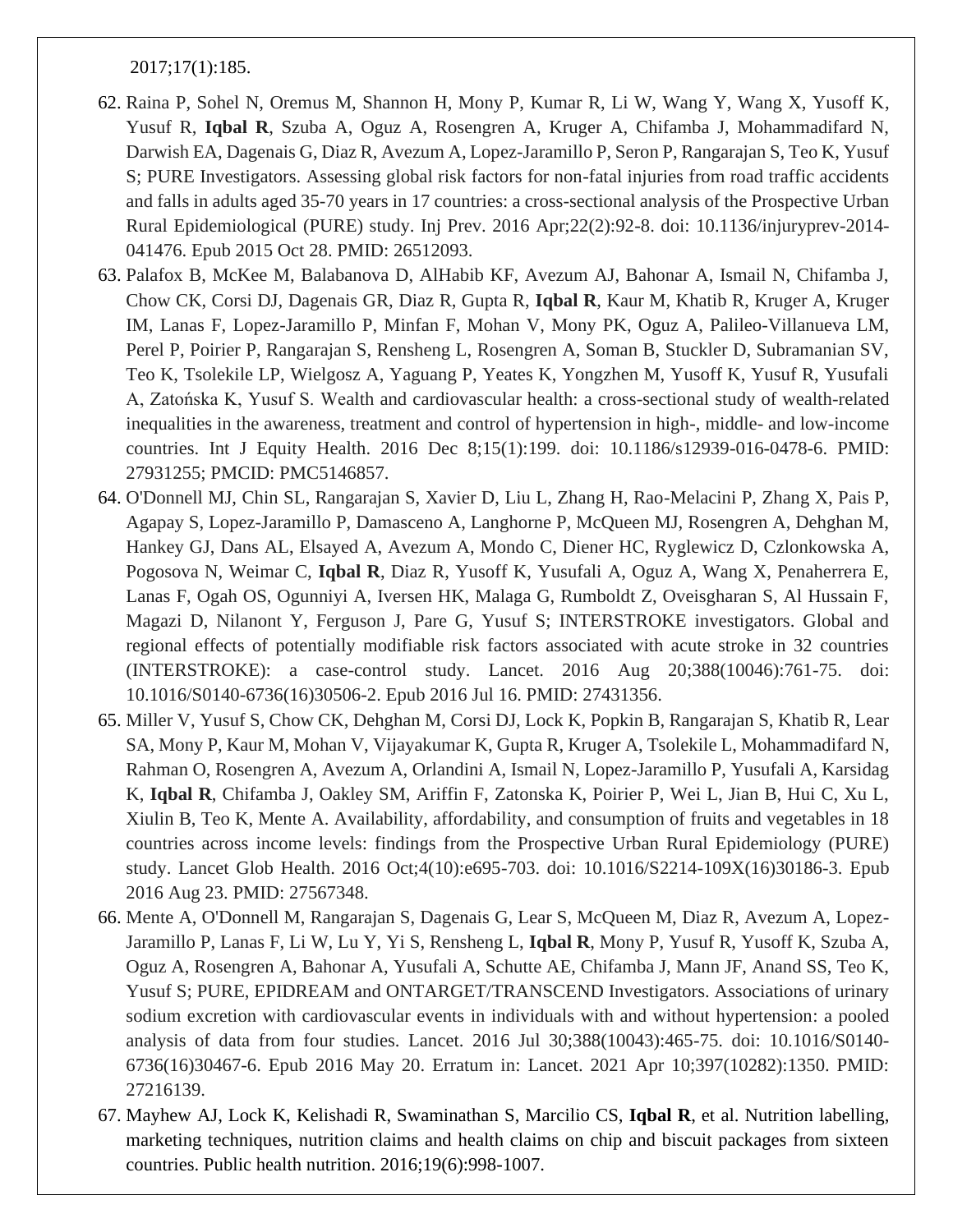- 68. Mayhew AJ, Lock K, Kelishadi R, Swaminathan S, Marcilio CS, **Iqbal R**, et al. Nutrition labelling, marketing techniques, nutrition claims and health claims on chip and biscuit packages from sixteen countries - CORRIGENDUM. Public health nutrition. 2016;19(6):1145.
- 69. Leong DP, Teo KK, Rangarajan S, Kutty VR, Lanas F, Hui C, Quanyong X, Zhenzhen Q, Jinhua T, Noorhassim I, AlHabib KF, Moss SJ, Rosengren A, Akalin AA, Rahman O, Chifamba J, Orlandini A, Kumar R, Yeates K, Gupta R, Yusufali A, Dans A, Avezum Á, Lopez-Jaramillo P, Poirier P, Heidari H, Zatonska K, **Iqbal R**, Khatib R, Yusuf S. Reference ranges of handgrip strength from 125,462 healthy adults in 21 countries: a prospective urban rural epidemiologic (PURE) study. J Cachexia Sarcopenia Muscle. 2016 Dec;7(5):535-546. doi: 10.1002/jcsm.12112. Epub 2016 Apr 12. PMID: 27104109; PMCID: PMC4833755.
- 70. Jafri L, **Iqbal R**, Khan AH. Critical Need of Osteoporosis Risk Assessment Tool for Pakistan. Journal of the College of Physicians and Surgeons--Pakistan: JCPSP. 2016;26(1):80.
- 71. Dagenais GR, Gerstein HC, Zhang X, McQueen M, Lear S, Lopez-Jaramillo P, et al. Variations in Diabetes Prevalence in Low-, Middle-, and High-Income Countries: Results from the Prospective Urban and Rural Epidemiological Study. Diabetes care. 2016;39(5):780-7.
- 72. Shahid M, **Iqbal R**, Khan MM, Khan MZ, Shamsi US, Nakeer R. Risk factors for deliberate self-harm in patients presenting to the emergency departments of Karachi. Journal of the College of Physicians and Surgeons--Pakistan: JCPSP. 2015;25(1):50-5.
- 73. Rosengren A, Teo K, Rangarajan S, Kabali C, Khumalo I, Kutty VR, Gupta R, Yusuf R, **Iqbal R**, Ismail N, Altuntas Y, Kelishadi R, Diaz R, Avezum A, Chifamba J, Zatonska K, Wei L, Liao X, Lopez-Jaramillo P, Yusufali A, Seron P, Lear SA, Yusuf S. Psychosocial factors and obesity in 17 high-, middle- and low-income countries: the Prospective Urban Rural Epidemiologic study. Int J Obes (Lond). 2015 Aug;39(8):1217-23. doi: 10.1038/ijo.2015.48. Epub 2015 Apr 14. PMID: 25869608; PMCID: PMC4766924.
- 74. Leong DP, Teo KK, Rangarajan S, Lopez-Jaramillo P, Avezum A Jr, Orlandini A, Seron P, Ahmed SH, Rosengren A, Kelishadi R, Rahman O, Swaminathan S, **Iqbal R**, Gupta R, Lear SA, Oguz A, Yusoff K, Zatonska K, Chifamba J, Igumbor E, Mohan V, Anjana RM, Gu H, Li W, Yusuf S; Prospective Urban Rural Epidemiology (PURE) Study investigators. Prognostic value of grip strength: findings from the Prospective Urban Rural Epidemiology (PURE) study. Lancet. 2015 Jul 18;386(9990):266-73. doi: 10.1016/S0140-6736(14)62000-6. Epub 2015 May 13. PMID: 25982160.
- 75. Jamshed H, Sultan FA, **Iqbal R**, Gilani AH. Dietary Almonds Increase Serum HDL Cholesterol in Coronary Artery Disease Patients in a Randomized Controlled Trial. The Journal of nutrition. 2015;145(10):2287-92.
- 76. **Iqbal R**, Iqbal SP, Yakub M, Tareen AK, Iqbal MP. Major dietary patterns and risk of acute myocardial infarction in young, urban Pakistani population. Pakistan journal of medical sciences. 2015;31(5):1213- 8.
- 77. Habib S, **Iqbal R**, Shahid M, Habib A. Growing prevalence of osteoporosis in Pakistan: call for action. JPMA The Journal of the Pakistan Medical Association. 2015;65(2):230-1.
- 78. Gupta R, Islam S, Mony P, Kutty VR, Mohan V, Kumar R, Thakur JS, Shankar VK, Mohan D, Vijayakumar K, Rahman O, Yusuf R, **Iqbal R**, Shahid M, Mohan I, Rangarajan S, Teo KK, Yusuf S. Socioeconomic factors and use of secondary preventive therapies for cardiovascular diseases in South Asia: The PURE study. Eur J Prev Cardiol. 2015 Oct;22(10):1261-71. doi: 10.1177/2047487314540386. Epub 2014 Jun 18. PMID: 24942224.
- 79. Almas A, Forsell Y, **Iqbal R**, Janszky I, Moller J. Severity of Depression, Anxious Distress and the Risk of Cardiovascular Disease in a Swedish Population-Based Cohort. PloS one. 2015;10(10): e0140742.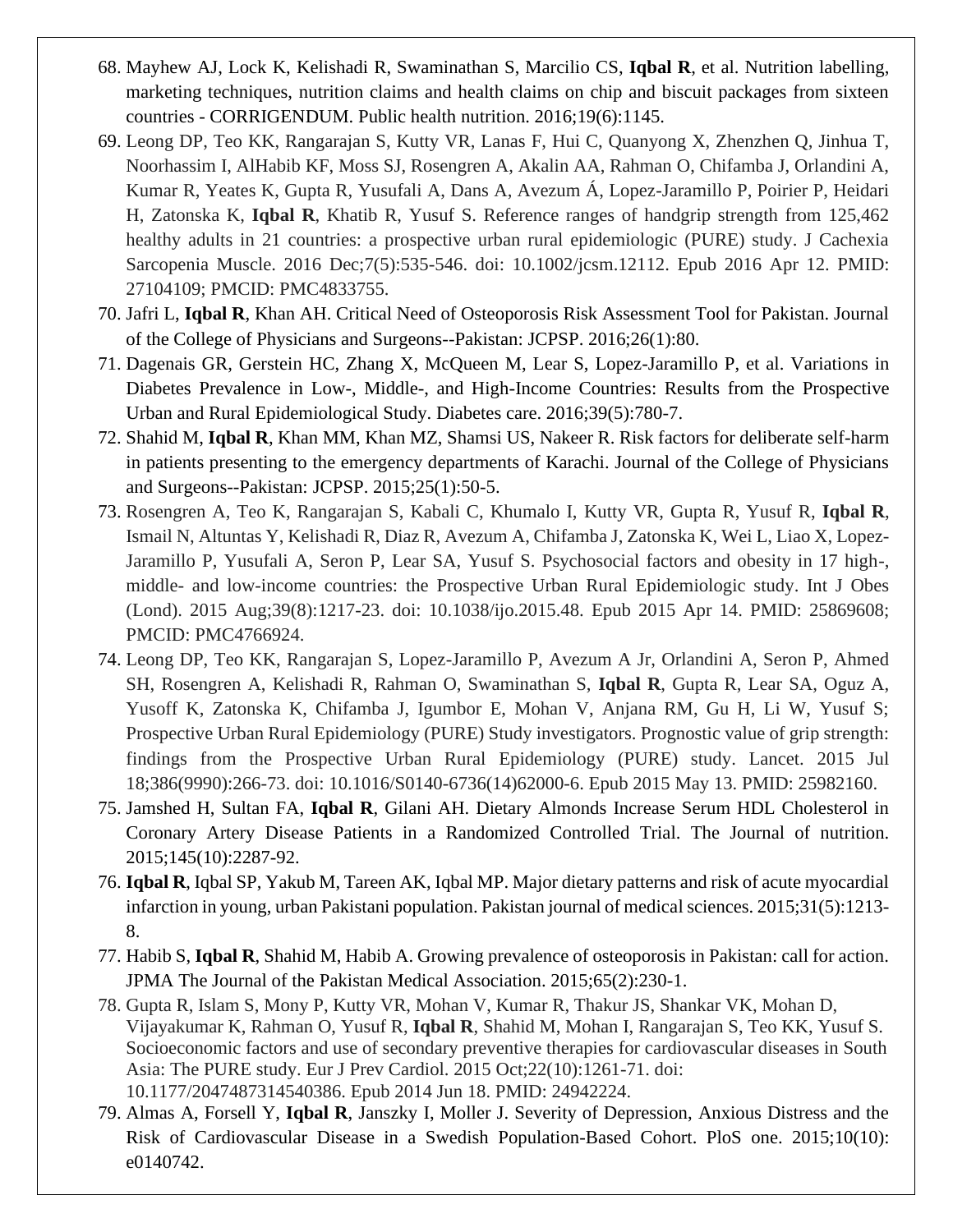- 80. Abbas A, **Iqbal R**. Effect of nutritional deficiency on the efficacy of the polio vaccines in Pakistan. JPMA The Journal of the Pakistan Medical Association. 2015;65(10):1144.
- 81. Yusuf S, Rangarajan S, Teo K, Islam S, Li W, Liu L, Bo J, Lou Q, Lu F, Liu T, Yu L, Zhang S, Mony P, Swaminathan S, Mohan V, Gupta R, Kumar R, Vijayakumar K, Lear S, Anand S, Wielgosz A, Diaz R, Avezum A, Lopez-Jaramillo P, Lanas F, Yusoff K, Ismail N, **Iqbal R**, Rahman O, Rosengren A, Yusufali A, Kelishadi R, Kruger A, Puoane T, Szuba A, Chifamba J, Oguz A, McQueen M, McKee M, Dagenais G; PURE Investigators. Cardiovascular risk and events in 17 low-, middle-, and high-income countries. N Engl J Med. 2014 Aug 28;371(9):818-27. doi: 10.1056/NEJMoa1311890. PMID: 25162888.
- 82. O'Donnell M, Mente A, Rangarajan S, McQueen MJ, Wang X, Liu L, Yan H, Lee SF, Mony P, Devanath A, Rosengren A, Lopez-Jaramillo P, Diaz R, Avezum A, Lanas F, Yusoff K, **Iqbal R**, Ilow R, Mohammadifard N, Gulec S, Yusufali AH, Kruger L, Yusuf R, Chifamba J, Kabali C, Dagenais G, Lear SA, Teo K, Yusuf S; PURE Investigators. Urinary sodium and potassium excretion, mortality, and cardiovascular events. N Engl J Med. 2014 Aug 14;371(7):612-23. doi: 10.1056/NEJMoa1311889. Erratum in: N Engl J Med. 2014 Sep 25;371(13):1267. PMID: 25119607.
- 83. Mente A, O'Donnell MJ, Rangarajan S, McQueen MJ, Poirier P, Wielgosz A, Morrison H, Li W, Wang X, Di C, Mony P, Devanath A, Rosengren A, Oguz A, Zatonska K, Yusufali AH, Lopez-Jaramillo P, Avezum A, Ismail N, Lanas F, Puoane T, Diaz R, Kelishadi R, **Iqbal R**, Yusuf R, Chifamba J, Khatib R, Teo K, Yusuf S; PURE Investigators. Association of urinary sodium and potassium excretion with blood pressure. N Engl J Med. 2014 Aug 14;371(7):601-11. doi: 10.1056/NEJMoa1311989. PMID: 25119606.
- 84. Lear SA, Teo K, Gasevic D, Zhang X, Poirier PP, Rangarajan S, Seron P, Kelishadi R, Tamil AM, Kruger A, **Iqbal R**, Swidan H, Gómez-Arbeláez D, Yusuf R, Chifamba J, Kutty VR, Karsıdag K, Kumar R, Li W, Szuba A, Avezum A, Diaz R, Anand SS, Rosengren A, Yusuf S; Prospective Urban Rural Epidemiology (PURE) study. The association between ownership of common household devices and obesity and diabetes in high, middle and low income countries. CMAJ. 2014 Mar 4;186(4):258- 66. doi: 10.1503/cmaj.131090. Epub 2014 Feb 10. Erratum in: CMAJ. 2014 Apr 1;186(6):453. PMID: 24516093; PMCID: PMC3940572.
- 85. Khan AH, Majid H, **Iqbal R**. Shifting of vitamin D deficiency to hypervitaminosis and toxicity. Journal of the College of Physicians and Surgeons--Pakistan: JCPSP. 2014;24(7):536.
- 86. **Iqbal R**, Haroon MA, Dar FJ, Bilgirami M, Bano G, Khan AH. Validation of a food frequency questionnaire for assessing macronutrient and calcium intake in adult Pakistani population. Journal of the College of Physicians and Surgeons--Pakistan: JCPSP. 2014;24(4):224-7.
- 87. Teo K, Lear S, Islam S, Mony P, Dehghan M, Li W, Rosengren A, Lopez-Jaramillo P, Diaz R, Oliveira G, Miskan M, Rangarajan S, **Iqbal R**, Ilow R, Puone T, Bahonar A, Gulec S, Darwish EA, Lanas F, Vijaykumar K, Rahman O, Chifamba J, Hou Y, Li N, Yusuf S; PURE Investigators. Prevalence of a healthy lifestyle among individuals with cardiovascular disease in high-, middle- and low-income countries: The Prospective Urban Rural Epidemiology (PURE) study. JAMA. 2013 Apr 17;309(15):1613-21. doi: 10.1001/jama.2013.3519. PMID: 23592106.
- 88. Khan AH, Naureen G, **Iqbal R**, Dar FJ. Assessing the effect of dietary calcium intake and 25 OHD status on bone turnover in women in Pakistan. Archives of osteoporosis. 2013; 8:151.
- 89. **Iqbal R**, Jafri L, Haroon A, Habib Khan A. Illuminating the dark side--vitamin D status in different localities of Karachi. Journal of the College of Physicians and Surgeons--Pakistan: JCPSP. 2013;23(8):604-6.
- 90. Corsi DJ, Subramanian SV, Chow CK, McKee M, Chifamba J, Dagenais G, Diaz R, **Iqbal R**, Kelishadi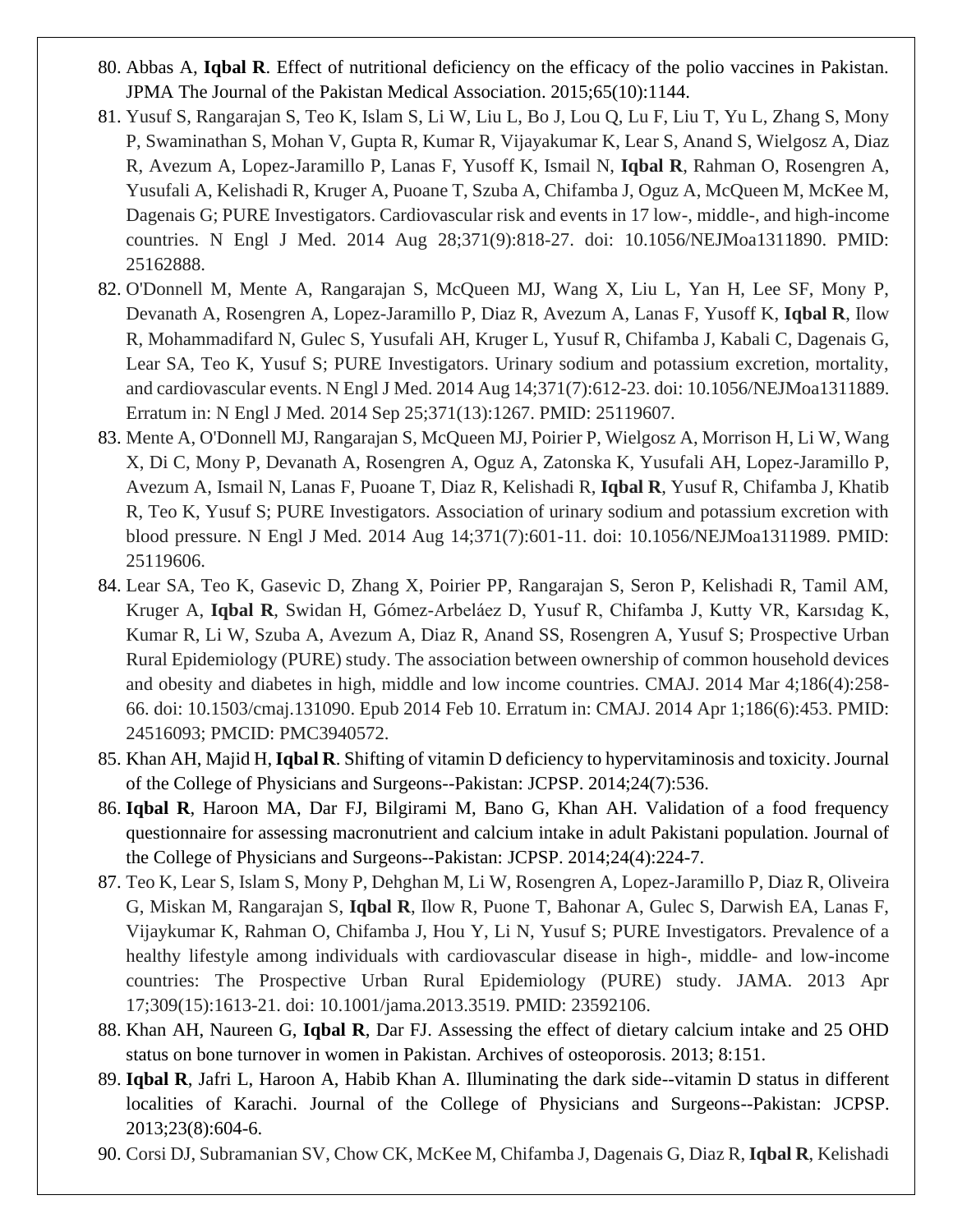R, Kruger A, Lanas F, López-Jaramilo P, Mony P, Mohan V, Avezum A, Oguz A, Rahman MO, Rosengren A, Szuba A, Li W, Yusoff K, Yusufali A, Rangarajan S, Teo K, Yusuf S. Prospective Urban Rural Epidemiology (PURE) study: Baseline characteristics of the household sample and comparative analyses with national data in 17 countries. Am Heart J. 2013 Oct;166(4):636-646.e4. doi: 10.1016/j.ahj.2013.04.019. Epub 2013 Jul 27. PMID: 24093842.

- 91. Shahid M, Hameed K, **Iqbal R**, Afzal O, Nakeer R, Razzak J. Accuracy of diagnosis and relationship with quality of emergency medicine training program. Journal of the College of Physicians and Surgeons--Pakistan: JCPSP. 2012;22(5):342-3.
- 92. Parkash O, **Iqbal R**, Jafri F, Azam I, Jafri W. Frequency of poor quality of life and predictors of healthrelated quality of life in cirrhosis at a tertiary care hospital Pakistan. BMC research notes. 2012; 5:446.
- 93. Khan AH, Naureen G, **Iqbal R**. High prevalence of obesity calls for a priority action for noncommunicable disease crises in adult women: findings of a community-based study in Karachi, Pakistan. Food and nutrition bulletin. 2012;33(4):221-2.
- 94. Khan AH, **Iqbal R**, Naureen G, Dar FJ, Ahmed FN. Prevalence of vitamin D deficiency and its correlates: results of a community-based study conducted in Karachi, Pakistan. Archives of osteoporosis. 2012; 7:275-82.
- 95. **Iqbal R**, Haroon A, Jabbar A, Babar N, Qureshi R. What method of contact works best for recruiting participants in a study: lessons for health care researchers? JPMA The Journal of the Pakistan Medical Association. 2012;62(12):1293-7.
- 96. Humayun Q, **Iqbal R**, Azam I, Khan AH, Siddiqui AR, Baig-Ansari N. Development and validation of sunlight exposure measurement questionnaire (SEM-Q) for use in adult population residing in Pakistan. BMC public health. 2012; 12:421.
- 97. Held C, **Iqbal R**, Lear SA, Rosengren A, Islam S, Mathew J, et al. Physical activity levels, ownership of goods promoting sedentary behaviour and risk of myocardial infarction: results of the INTERHEART study. European heart journal. 2012;33(4):452-66.
- 98. Dar FJ, **Iqbal R**, Ghani F, Siddiqui I, Khan AH. Bone health status of premenopausal healthy adult females in Pakistani females. Archives of osteoporosis. 2012; 7:93-9.
- 99. Yusuf S, Islam S, Chow CK, Rangarajan S, Dagenais G, Diaz R, Gupta R, Kelishadi R, **Iqbal R**, Avezum A, Kruger A, Kutty R, Lanas F, Lisheng L, Wei L, Lopez-Jaramillo P, Oguz A, Rahman O, Swidan H, Yusoff K, Zatonski W, Rosengren A, Teo KK; Prospective Urban Rural Epidemiology (PURE) Study Investigators. Use of secondary prevention drugs for cardiovascular disease in the community in high-income, middle-income, and low-income countries (the PURE Study): a prospective epidemiological survey. Lancet. 2011 Oct 1;378(9798):1231-43. doi: 10.1016/S0140- 6736(11)61215-4. Epub 2011 Aug 26. PMID: 21872920.43.
- 100.Parkash O, **Iqbal R**, Azam I, Jafri W. 46 predictors of health-related quality of life in patients with liver cirrhosis at tertiary care hospital, karachi. Journal of clinical and experimental hepatology. 2011;1(2):153.
- 101.Nisar MI, **Iqbal R**. Smokeless tobacco use prevention and cessation (S-TUPAC): a need of the time. JPMA The Journal of the Pakistan Medical Association. 2011;61(7):711-2.
- 102.Janjua NZ, **Iqbal R**, Mahmood B. Association of socioeconomic position with under- and overnutrition in Pakistan. Annals of epidemiology. 2011;21(12):884-91.
- 103.Jafri L, Khan AH, Siddiqui AA, Mushtaq S, **Iqbal R**, Ghani F, et al. Comparison of high-performance liquid chromatography, radio immunoassay and electrochemiluminescence immunoassay for quantification of serum 25 hydroxy vitamin D. Clinical biochemistry. 2011;44(10-11):864-8.
- 104.Humayun Q, **Iqbal R**. The impact of atmospheric pollution on vitamin D status. JPMA The Journal of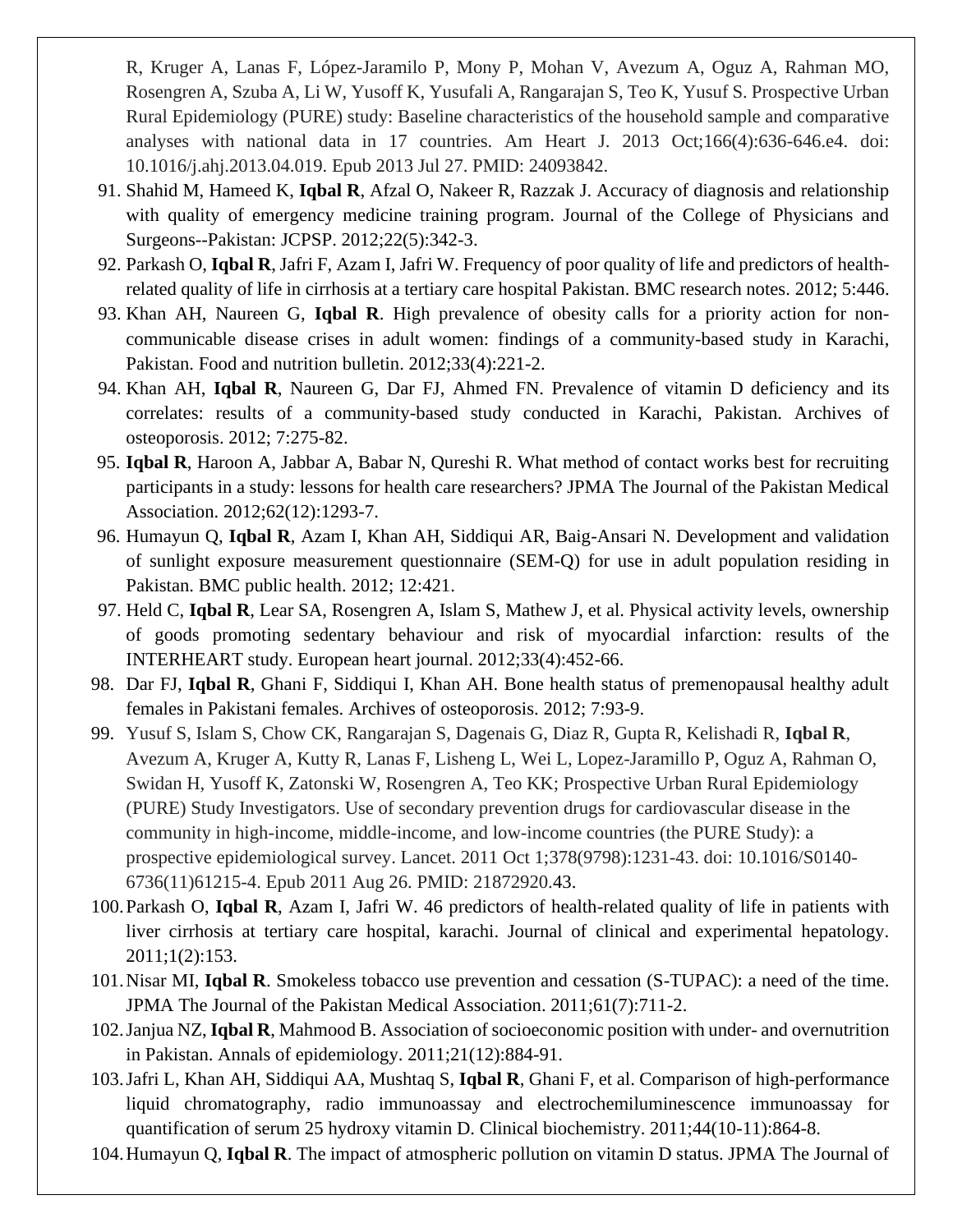the Pakistan Medical Association. 2011;61(2):197-8.

- 105.Yakub M, Iqbal MP, **Iqbal R**. Dietary patterns are associated with hyperhomocysteinemia in an urban Pakistani population. The Journal of nutrition. 2010;140(7):1261-6.
- 106.**Iqbal R**, Khan AH. Possible causes of vitamin D deficiency (VDD) in Pakistani population residing in Pakistan. JPMA The Journal of the Pakistan Medical Association. 2010;60(1):1-2.
- 107.Khan AH, **Iqbal R**. Vitamin D deficiency in an ample sunlight country. Journal of the College of Physicians and Surgeons--Pakistan: JCPSP. 2009;19(5):267-8.
- 108.**Iqbal R**, Jawaid S, Jabbar A, Qureshi R. Gestational diabetes mellitus--a forerunner of chronic disorders in mother and child. JPMA The Journal of the Pakistan Medical Association. 2009;59(7):478- 82.
- 109.**Iqbal R**, Ajayan K, Bharathi AV, Zhang X, Islam S, Soman CR, et al. Refinement and validation of an FFQ developed to estimate macro- and micronutrient intakes in a south Indian population. Public health nutrition. 2009;12(1):12-8.
- 110.Siddiqi N, **Iqbal R**. Maternal postpartum vitamin A supplementation programme: is there a need in Pakistan? JPMA The Journal of the Pakistan Medical Association. 2008;58(5):265-6.
- 111.**Iqbal R**, Anand S, Ounpuu S, Islam S, Zhang X, Rangarajan S, et al. Dietary patterns and the risk of acute myocardial infarction in 52 countries: results of the INTERHEART study. Circulation. 2008;118(19):1929-37.
- 112.**Iqbal R**, Rafique G, Badruddin S, Qureshi R, Cue R, Gray-Donald K. Increased body fat percentage and physical inactivity are independent predictors of gestational diabetes mellitus in South Asian women. European journal of clinical nutrition. 2007;61(6):736-42.
- 113.**Iqbal R**, Rafique G, Badruddin S, Qureshi R, Gray-Donald K. Validating MOSPA questionnaire for measuring physical activity in Pakistani women. Nutrition journal. 2006; 5:18.
- 114.**Iqbal R**, Thaver IH. Iodine deficiency disorders: myth or reality. JPMA The Journal of the Pakistan Medical Association. 1997;47(9):240-1.
- 115.Thaver IH, Baig L, Inam ul H, **Iqbal R**. Anaemia in children: Part II. Should primary health care providers prescribe iron supplements by the observation and presence of assumed symptoms? JPMA The Journal of the Pakistan Medical Association. 1994;44(12):284-5.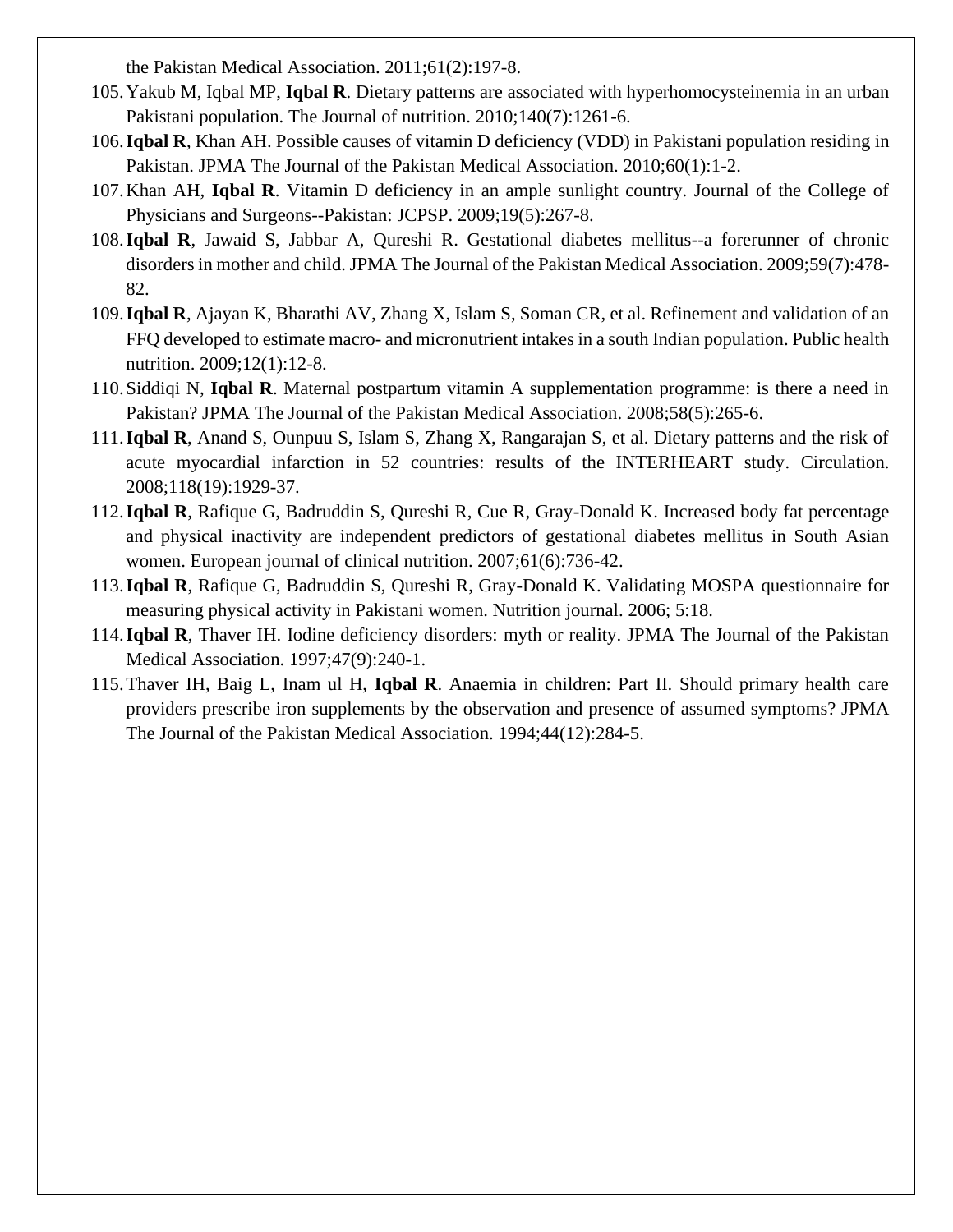### **Chapters and Monographs:**

1. Book Title: Healthy Eating as a Lifestyle (HEAL): Integrative Prevention for Non-Communicable Diseases: Chapter 2, Healthy Eating as A Lifestyle For Hypertension, Tahir S, Habib S, **Iqbal R. 2016**  CRC Press

## **Manuscripts in progress**

- 1. Assessment of dietary compliance among patients with type II diabetes mellitus receiving text message (SMS) reminders; A Randomized Control Trial (submitted)
- 2. Estimation of energy expenditure related to offering Salath (Muslim Prayer) (draft ready)
- 3. Risk factors and time to development of type II diabetes mellitus in South Asians (in progress)
- 4. Findings of PPP-GDM trial in Pakistan (draft ready)

## **Presentations in Scientific meetings**

- 1. **Iqbal R.** Meat intake and total mortality. Oral Presentation at the PURE Global Investigator's meeting. Singapore, June  $18<sup>th</sup>$ , 2019.
- 2. **Iqbal R.** Preventing Type II DM in women with GDM- Findings of a pilot study. Oral Presentation at Health Services Academy, December, Islamabad.
- 3. **Iqbal R.** US Academy of Sciences and Malaysian Academy of Sciences Joint Meeting. Made an oral presentation on "Prevention of NCDs – A neglected Research Area in LMICs. Kuala Lumpur Feb 5<sup>th</sup> -9<sup>th</sup> 2018.
- 4. **Iqbal R.** SUNAR Conference and Annual Planning Meeting. Made an oral presentation based on group work on Integrated research priorities in the area of Nutrition for Pakistan. Islamabad, Jan 30-31<sup>st</sup> 2018.
- 5. **Iqbal R.** PURE Results Baseline Physical Activity Results. Oral Presentation at the PURE Global Investigators Meeting, Rome Italy  $10<sup>th</sup>$  May 2016.
- 6. Hoodbhoy Z**,** Qureshi R.**, Iqbal R.** Level of physical activity and its perceived barriers and facilitators in pregnant women in Hyderabad. Presented at Department of Medicine, Research Conference, AKU, 2016.
- 7. Irfan S, **Iqbal R**. Assessment of dietary intake of pregnant women attending a Secondary care Hospital. 2016.
- 8. **Iqbal R.** Dietary Patterns and Dietary factors. Role of Nutrition in the prevention of CVD. Presented at 23<sup>rd</sup> Cardio Conference 25-27<sup>th</sup> December 2014.
- 9. **Iqbal R.** Sodium Intake and cardiovascular morbidity and mortality. Presented at Pakistan and Nutrition Dietetics Society meeting 27<sup>th</sup> December 2014.
- 10. Bano G., **Iqbal R**., Azam I., Khoja S., Akhtar J., 2013. Assessment of Dietary Compliance among Patients with Type 2 Diabetes Mellitus Receiving Text Message (SMS) Reminders: A Randomized Control Trial. 2nd American Society for Nutrition Middle East Congress. February 20 -22 Dubai, UAE.
- 11. Bano G., **Iqbal R**., Azam I., Khoja S., Akhtar J., 2013. Assessment of Dietary Compliance among Patients with Type 2 Diabetes Mellitus Receiving Text Message (SMS) Reminders: A Randomized Control Trial. Department of Community Health Sciences Research Day. February 22<sup>nd</sup>. Aga Khan University, Karachi.
- 12. Humayun Q., Azam I., Siddiqui R., Khan AH., Ansari NB, **Iqbal R.**, 2013. Development and Validation of Sunlight Exposure Measurement Questionnaire (SEM-Q) for use in the adult population residing in Pakistan. Department of Community Health Sciences Research Day. February 22<sup>nd</sup>. Aga Khan University, Karachi.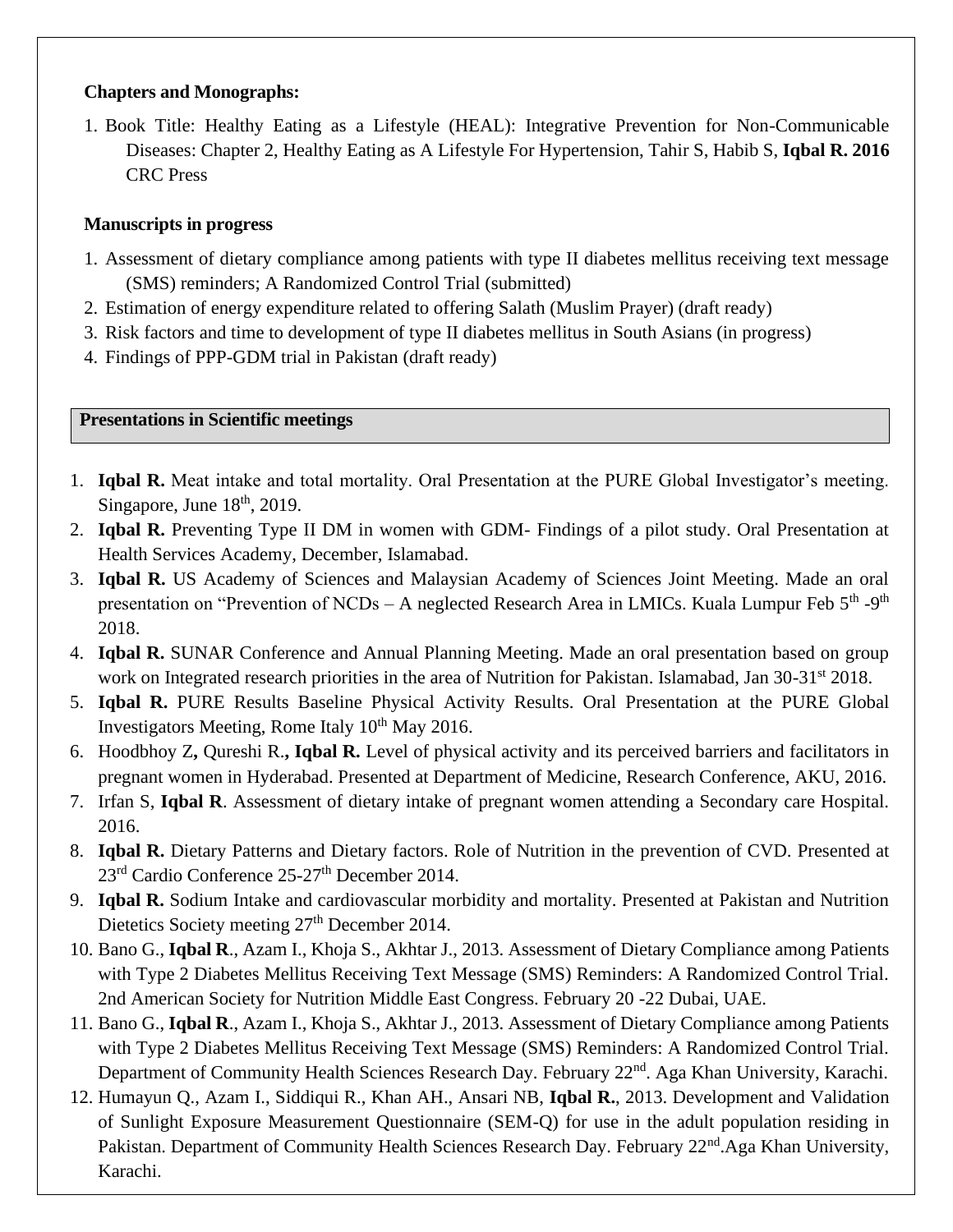- 13. Khan AH., Naureen G., Dar FJ., **Iqbal R.**, 2013. Determination of bone health status with vitamin d deficiency (VDD) in community-dwelling females in Karachi, Pakistan. Department of Community Health Sciences Research Day. February 22<sup>nd</sup>.Aga Khan University, Karachi
- 14. **Iqbal R.**, Naureen G., Khan AH., 2013. High prevalence of osteopenia and osteoporosis in an apparently healthy, adult Pakistani population residing in a rural community. Department of Community Health Sciences Research Day. February 22<sup>nd</sup>. Aga Khan University, Karachi
- 15. **Iqbal R.**, Dar FJ., Bilgirami M., Bano G., Khan AH., 2013. Validation of a Food Frequency Questionnaire for Assessing Macronutrient and Calcium Intake in Adult Population Residing in Karachi. Department of Community Health Sciences Research Day. February 22<sup>nd</sup>. Aga Khan University, Karachi
- 16. Bano G., Janjua NZ., Jabbar A., Qureshi R., Babar N., Haroon A., **Iqbal R.**, 2013. The best method for establishing contact with potential study participants identified from Medical Records at AKUH. Department of Community Health Sciences Research Day. February 22<sup>nd</sup>. Aga Khan University, Karachi.
- 17. Zulfiqar A., **Iqbal R.**, Azam I., Khan AH., Azmina H., 2013. Association of dental caries with passive smoking in 5-14 years old children of Radho Jhokio and Aga Khani communities of Karachi, Pakistan. Department of Community Health Sciences Research Day. February 22<sup>nd</sup>. Aga Khan University, Karachi.
- 18. Nisar MI., Azam SI., Shahid M., Fatmi Z., **Iqbal R**., 2013. Validation of Short and Long International Physical Activity Questionnaires among Urban, Adult Pakistani Population. Department of Community Health Sciences Research Day. February 22. Department of Community Health Sciences, Aga Khan University, Karachi.
- 19. Janjua NZ., **Iqbal R.**, Mahmood B., 2013. Association of socio-economic position with under and overnutrition in Pakistan. Department of Community Health Sciences Research Day. February 22<sup>nd</sup>. Aga Khan University, Karachi.
- 20. Sherazi N., **Iqbal R.**, Khan AH., 2013. Relationship of Fibroblast Growth Factor 23 Levels with Dietary Phosphate Intake and Fractional Excretion of Phosphate (FEPO4) in Healthy Volunteers. Department of Community Health Sciences Research Day. February 22<sup>nd</sup>. Aga Khan University, Karachi.
- 21. Yusuf S., Islam S., Chow CK., Rangarajan S., Dagenais G., Diaz R., Gupta R., Kelishadi R., **Iqbal R.**, Avezum A., Kruger A., Kutty R., Lanas F., Lisheng L., Wei L., Lopez-Jaramillo P., Oguz A., Rahman O., Swidan H., Yousuf K., Zatonski W., Rosengren A., Teo KK. 2013. Use of secondary prevention drugs for cardiovascular disease in the community in high-income, middle-income, and low-income countries (the PURE Study): a prospective epidemiological survey. Department of Community Health Sciences Research Day. February 22<sup>nd</sup>.Aga Khan University, Karachi.
- 22. **Iqbal R.**, Anand S., Ounpuu S., Islam S., Zhang X., Rangarajan S., Chifamba J., Al-Hinai A., Keltai M., Yusuf S., 2013. Dietary patterns and the risk of acute myocardial infarction in 52 countries: results of the INTERHEART study. Department of Community Health Sciences Research Day. February 22<sup>nd</sup>.Aga Khan University, Karachi.
- 23. Jafri L., **Iqbal R.**, Haroon A., Khan AH., Illuminating the dark side vitamin d status in ten different localities of Karachi, Pakistan. Department of Community Health Sciences Research Day. February 22<sup>nd</sup>. Aga Khan University, Karachi.
- 24. Held C., **Iqbal R.**, Lear SA., Rosengren A., Islam S., Mathew J., Yusuf S., 2013. Physical activity levels, ownership of goods promoting sedentary behavior and risk of myocardial infarction: results of the INTERHEART study. Department of Community Health Sciences Research Day. February 22. Department of Community Health Sciences, Aga Khan University, Karachi.
- 25. **Iqbal R.**, Naureen G., Khan AH., 2012. High prevalence of osteopenia and osteoporosis in an apparently health adult Pakistani population residing in a rural community. 7th Health Sciences Research Assembly, Aga Khan University, 20th – 21st December, 2012.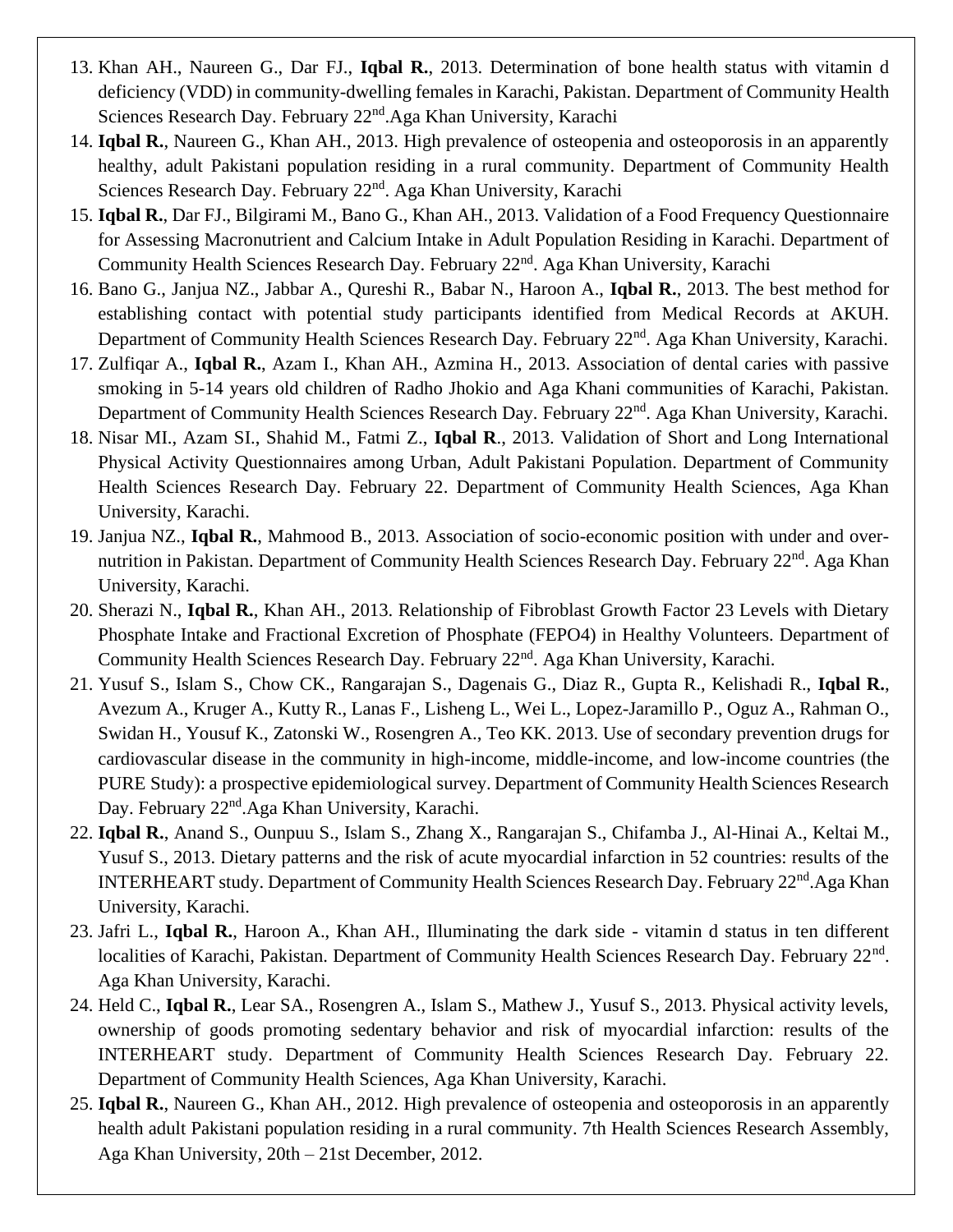- 26. Khan AH., Naureen G., Dar FJ., **Iqbal R.**, 2012. Determination of bone health status with vitamin d deficiency (VDD) in community-dwelling females in Karachi, Pakistan.7th Health Sciences Research Assembly, Aga Khan University, 20th – 21st December, 2012.
- 27. **R. Iqbal**, G. Naureen, AH. Khan. 2012. High prevalence of osteopenia and osteoporosis in an apparently health adult Pakistani population residing in a rural community. IOF Regionals - 3rd Asia-Pacific Osteoporosis Meeting Kuala Lumpur, Malaysia, December 13 - 16, 2012.
- 28. **Iqbal R.**, Naureen G., Khan, AH. 2012. High prevalence of osteopenia and osteoporosis in an apparently healthy adult Pakistani population residing in a rural community. Department of Pathology and Microbiology Research Day. 11th Oct. 2012
- 29. Imran N., Azam I., Shahid M., **Iqbal R.**, 2012. Valid and reliable measurement of a physical activity questionnaire in an urban community: Pakistan. World Health Forum. April 18<sup>th</sup> -20 Geneva.
- 30. **Iqbal R.**, Naureen G., Habib A. 2011. Housing structure and vitamin D deficiency in premenopausal females residing in Karachi, Pakistan. Health Sciences Research Assembly. December 14-15 Karachi.
- 31. Habib A., Naureen G., Ahmed F.N., Dar F., **Iqbal R.** 2011. Determination of bone health status in community-dwelling females in Karachi, Pakistan. Health Sciences Research Assembly. December 14-15 Karachi.
- 32. Ahmed A., Ahmed M., Akhtar J., Jabbar A., **Iqbal R.**, Zaidi S. 2011. A translation randomized trial of culturally specific lifestyle intervention for diabetes prevention in Pakistan. Health Sciences Research Assembly. December 14-15 Karachi.
- 33. Shahid M., Ejaz K., Naqvi H., **Iqbal R.**, Ahmed M., Samad A., Khan M.M. 2011. Profile of psychiatric patients presenting to a tertiary care emergency department of Karachi. Health Sciences Research Assembly. December 14-15 Karachi.
- 34. Jafri l., **Iqbal R.**, Haroon A., Habib A. 2011. Illuminating the dark side- Vitamin D status in ten different localities of Karachi, Pakistan. Health Sciences Research Assembly. December 14-15 Karachi.
- 35. Imran N., Azam I., Shahid M., Fatmi Z., **Iqbal R**. 2011. Validation of short and long International Physical Activity Questionnaires among urban, adult Pakistani population. Health Sciences Research Assembly. December 14-15 Karachi.
- 36. Imran N., Azam I., Shahid M., Fatmi Z., **Iqbal R.** 2011. Low levels of physical activity and high levels of obesity in urban, adult Pakistani population. Health Sciences Research Assembly. December 14-15 Karachi.
- 37. Imran N., Azam I., Shahid M., Fatmi Z., **Iqbal R.** 2011. Differential reporting of physical activity by gender compared to objectively measure physical activity in an urban, adult community. Health Sciences Research Assembly. December 14-15 Karachi.
- 38. Shahid F., Razee H., Jayasuriya R., **Iqbal R**., Qureshi R., Jabbar A. 2011 Challenges to changing lifestyle for women with a history of gestational diabetes mellitus in Pakistan. World Diabetes Conference (WDC). December 4-8<sup>th</sup> Dubai.
- 39. Khan AH., Naureen G., **Iqbal R**. 2011**.** Determination of bone health status in community-dwelling females in Karachi, Pakistan. IOF Regional – 1st Middle East & Africa Osteoporosis Meeting. October 19- 22. Dubai (IOF Young Investigator Award to NG)
- 40. **Iqbal R**., Jafri L., Haroon A., Habib A. 2011Isneighbourhood level information associated with serum vitamin D levels in individuals residing in Karachi, Pakistan? IOF Regional – 1st Middle East & Africa Osteoporosis Meeting. October 19-22 Dubai.
- 41. Janjua NZ., **Iqbal R.,** Mahmood B. 2011. Socioeconomic Position and Protein/Meat Consumption Pattern in Pakistan. 3rd North American Congress of Epidemiology, June 21-24, 2011. Montreal, Canada.
- 42. Khan AH., Dar F., **Iqbal R.** 2010. Assessing Bone Health in Adult Premenopausal Females in Karachi A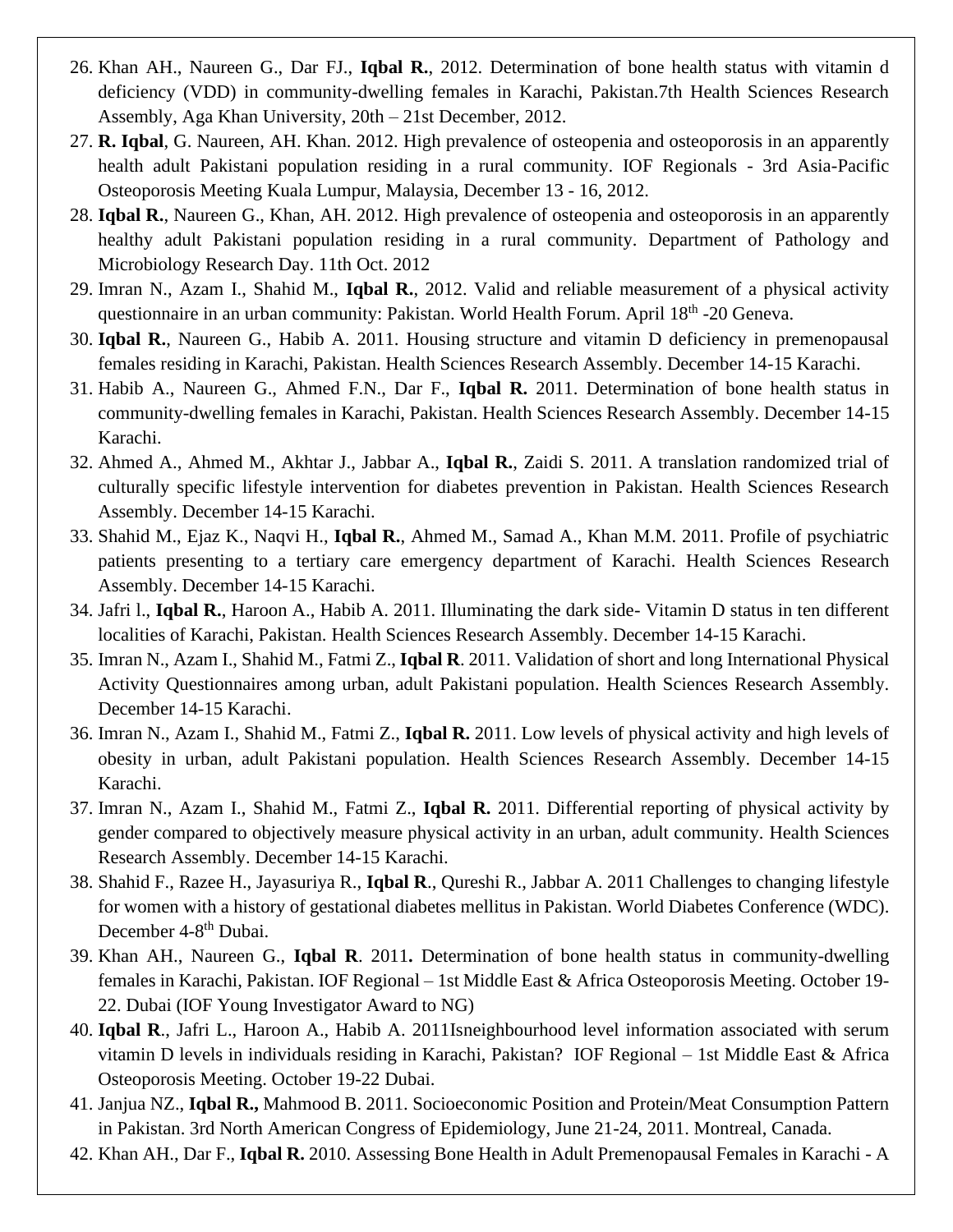Preliminary Report from Pakistan**.** The ASBMR. October 15th -19th. Toronto.

- 43. Khan AH. and **Iqbal R.** 2010. Development and Validation of a Food Frequency Questionnaire for Assessing Macronutrient and Calcium Intake in Women Residing in Karachi, Pakistan. The ASBMR. October 15th -19th. Toronto.
- 44. **Iqbal R.,** Leena Jafri, Khan AH. 2010. Neighborhood-level information is not associated with serum vitamin D levels in individuals residing in Karachi, Pakistan. The 10<sup>th</sup>International Conference on Urban Health. October 27-29th, New York.
- 45. Humayun Q., Siddiqui R., Azam I., **Iqbal R**.2010. Development and Validation of a sunlight exposure measurement questionnaire using ultraviolet Dosimeters. The 10<sup>th</sup> International Conference on Urban Health. October 27-29th, New York.
- 46. Parkash O., Jafri W., **Iqbal R.,** Azam I. 2010 Frequency of poor Quality of Life (QOL) and factors of Health-Related Quality of Life (HRQOL) in patients with cirrhosis at tertiary care hospital Karachi. Asia Pacific Digestive Week. September 19-22nd, Kuala Lumpur.
- 47. Yakub M., Iqbal P., **Iqbal R.** 2010. Association of dietary patterns with plasma homocysteine levels in an urban Pakistani population. American Heart Association 50th Cardiovascular Disease Epidemiology and Prevention Conference. March 2nd -4th, Chicago.
- 48. **Iqbal R.,** Bano G., Qureshi R., Haroon A., Jabbar A., Janjua N.2010 What method of contact is better for recruiting individuals in a type 2 diabetes mellitus research project in Pakistan? Pan Arab Diabetes Conference, Cairo.
- 49. **Iqbal R.** and Janjua N. 2009 Development of Neighborhood Observations Checklist for Assessing Built Environment (NOCBE) in Karachi, Pakistan. The  $7<sup>th</sup>$  International Conference on Diet and Activity Methods; June  $5\text{-}7^{\text{th}}$  2009 Washington D.C.
- 50. Janjua N. and **Iqbal R**.2009.Themes identified for neighborhood characteristics and perception questionnaire (NCPQ) for assessing neighborhood environments in Karachi, Pakistan. [Paper No. 4371]. The 12th World Congress on Public Health. April 27 - May 1st.Istanbul
- 51. **Iqbal R.** and Janjua N. Development of neighborhood observations checklist (NOC) for developing countries: Themes identified for a city of a developing country. [Paper No. 4380]. The 12th World Congress on Public Health. April 27 - May 1<sup>st</sup>.Istanbul
- 52. **Iqbal R.**, Rafique G., Badruddin S.H., Qureshi R., Gray-Donald K. 2009. Physical inactivity and body fat percentage are independent predictors of gestational diabetes mellitus in South Asian women. 5<sup>th</sup> International Conference on Diabetes in Pregnancy; March 26-28<sup>th</sup>, Sorrento, Italy.
- 53. **Iqbal R.** and Basheer S. 2009. Application of Factor Analysis in Gestational Diabetes Mellitus Study. 5<sup>th</sup> International Conference on Diabetes in Pregnancy; March 26-28<sup>th</sup>. Sorrento, Italy.
- 54. Janjua NZ., **Iqbal R**. 2009. Defining a neighborhood in a developing country [Paper No. P09–09]. Journal of Urban Health 2009; 86(3): 465.
- 55. Dar F., Khan AH., **Iqbal R**., Siddiqui I, Ghani F. 2009. Assessment of bone turnover and its association with vitamin D blood levels in adult female residing in Karachi. Poster presentation in Focus 2. The Association of Clinical Biochemistry Annual National Meeting. Liverpool
- 56. **Iqbal R**., Anand S., Islam S., Zhang X., Rangarajan S., Yusuf S. 2008. Dietary patterns and the risk of acute myocardial infarction in 52 countries: Results of the interheart study. Research Assembly at Aga Khan University, Karachi.
- 57. **Iqbal R.**, Held C., Anand S., Islam S., Yusuf S. 2008. Work and leisure time related physical activity and the risk of acute myocardial infarction: Results of the interheart study. Research Assembly at Aga Khan University, Karachi.
- 58. Jafri L., Habib A., **Iqbal R.,** Ghani F., Siddiqui I. 2008. A correlation study of vitamin D levels between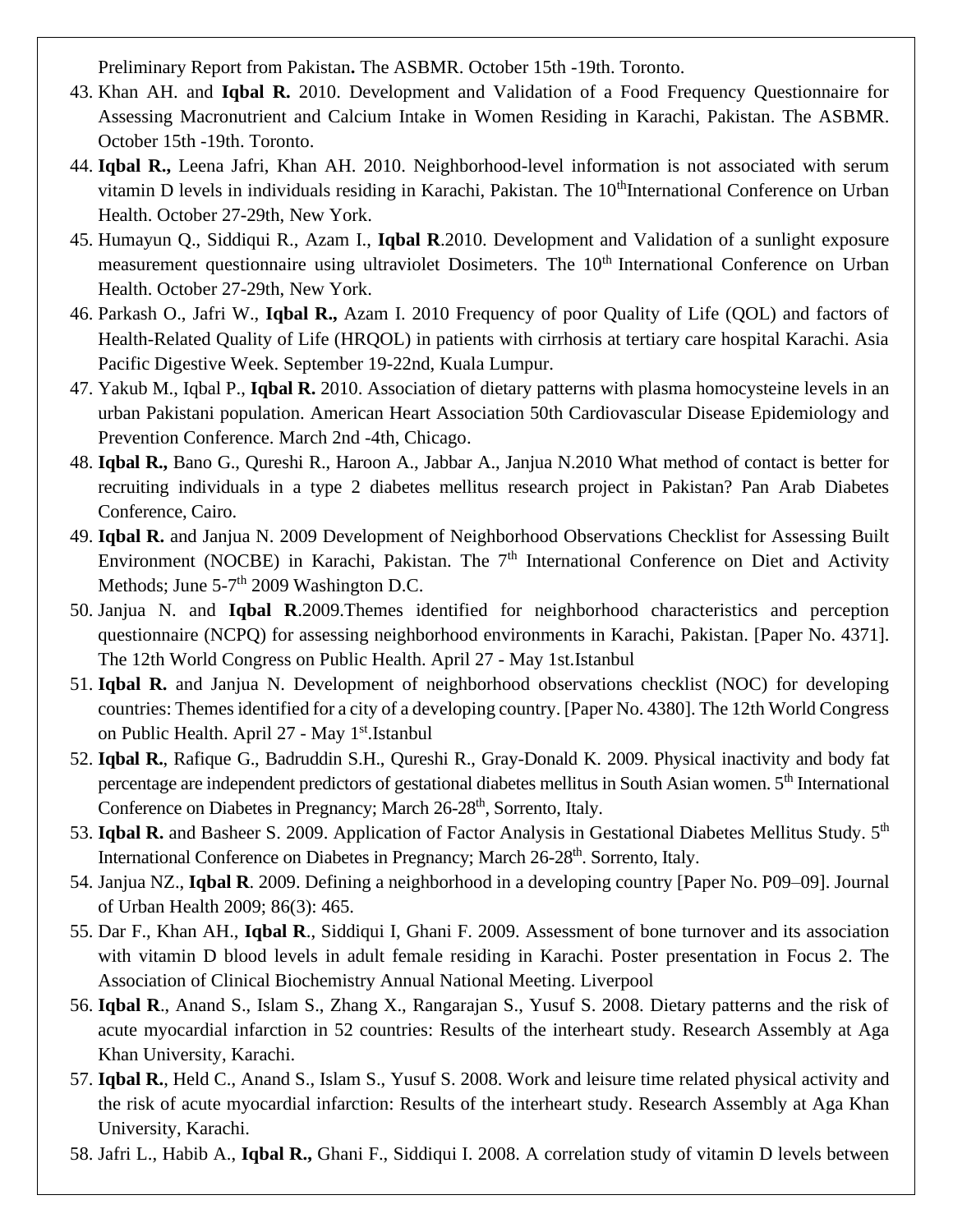reference methods (RIA) and the test method (Chemiluminescence). Research Assembly at Aga Khan University, Karachi.

- 59. Dar F.J., Habib A., **Iqbal R.,** Siddiqui I., Ghani F. 2008. Assessment of bone turnover and its association with vitamin D blood levels in adult females, residing in Karachi. Research Assembly at Aga Khan University, Karachi.
- 60. Bilgrami S.M.H., **Iqbal R.,** Habib A., Bilgrami M., Urooj S., Jabbar A., Rohra D.2008. Developing a food frequency questionnaire for assessing dietary calcium intake in an adult population. Research Assembly at Aga Khan University, Karachi.
- 61. Janjua NZ, **Iqbal R**. 2009. Socioeconomic position and distribution of under- and over-nutrition in Pakistan. Oral presentation at the International Urban Health Conference in Vancouver, October 29- 31, 2008. Journal of Urban Health 2009; 86(3): 262-263
- 62. Dar F., Khan AH., **Iqbal R**., Siddiqui I, Ghani F. 2008. Assessment of bone turnover and its association with vitamin D blood levels in adult female residing in Karachi. Oral presentation at PAP Meeting at Abbotabad,
- 63. **Iqbal R**., Bilgrami M., Khan AH., Urooj S., Jabbar A., Rohra D. 2008 Developing a food frequency questionnaire for assessing dietary calcium intake in an adult population. Research Assembly at Aga Khan University, Karachi.
- 64. **Iqbal R**., Ajayan K., Bharathi A.V., Soman C.R., Islam S., Zhang M., Yusuf, Merchant T.A. 2007. Refinement frequency questionnaire to estimate nutrient intake in South Indians. Research Assembly at Aga Khan University, Karachi.
- 65. **Iqbal R**., Rafique G., Badruddin S., Qureshi R., Gray-Donald K. 2007. Validating Mospa questionnaire for measuring physical activity in Pakistani women. **Research Assembly at Aga Khan University, Karachi.**
- 66. **Iqbal R.,** Held C., Islam S., Rangarajan S., Yusuf S.2007.Work and Leisure Time Related Physical Activity and the Risk of Myocardial Infarction: Results of the INTERHEART Study. American Heart Association's Annual Conference; Nov.4<sup>th</sup>-7<sup>th</sup>, Orlando.
- 67. Held C., Iqbal R., Islam S., Rangarajan S., Yusuf S.2007. Household Car and Television Ownership are associated with an increased risk of Myocardial Infarction: Results from the INTERHEART Study. American Heart Association's Annual Conference; Nov. 4th-7th. Orlando.
- 68. **Iqbal R**., Anand S., Ounpuu S., Islam S., Rangarajan S., Yusuf S. 2007.Dietary Patterns and Risk of Myocardial Infarction in 52 Countries: Results of the INTERHEART Study. 47<sup>th</sup> Annual Conference on Cardiovascular Disease Epidemiology and Prevention; Feb  $28<sup>th</sup>$  - Mar  $3<sup>rd</sup>$ , Orlando.
- 69. **Iqbal R.,** Ajayan K., Bharathi A.V., Soman C.R., Islam S., Zhang X., Yusuf S., Merchant A.T. 2007. Refinement and validation of a food frequency questionnaire to estimate nutrient intake in South Indians. 47<sup>th</sup> Annual Conference on Cardiovascular Disease Epidemiology and Prevention; Feb 28<sup>th</sup> - Mar 3<sup>rd</sup>, Orlando.
- 70. **Iqbal R**., Anand S., Ounpuu S., Islam S., Rangarajan S., Yusuf S. 2006. Independent Protective Effects of Fruit and Vegetable Intake on Myocardial Infarction in 52 Countries: Results of the INTERHEART Study. The Canadian Cardiovascular Society's Meeting, 21-25<sup>th</sup> October. Vancouver.
- 71. **Iqbal R.**, Rafique G., Badruddin S., Jabbar A., Qureshi R., Khuwaja A.K., Gray-Donald K. 2005. A prospective study of lifestyle predictors of gestational diabetes mellitus in Pakistani women. Department of Medicine seminar, The Aga Khan University, Karachi.
- 72. Mumtaz S., **Iqbal R.**, and Baqai Z. 1999. Social obstetrics, reaching the grass root level for women health. Human Right strategies – A symposium on women in Pregnancy. Karachi.
- 73. **Iqbal R.** & Thaver I. 1998. How quickly can you assess Vitamin A deficiency in a population? International